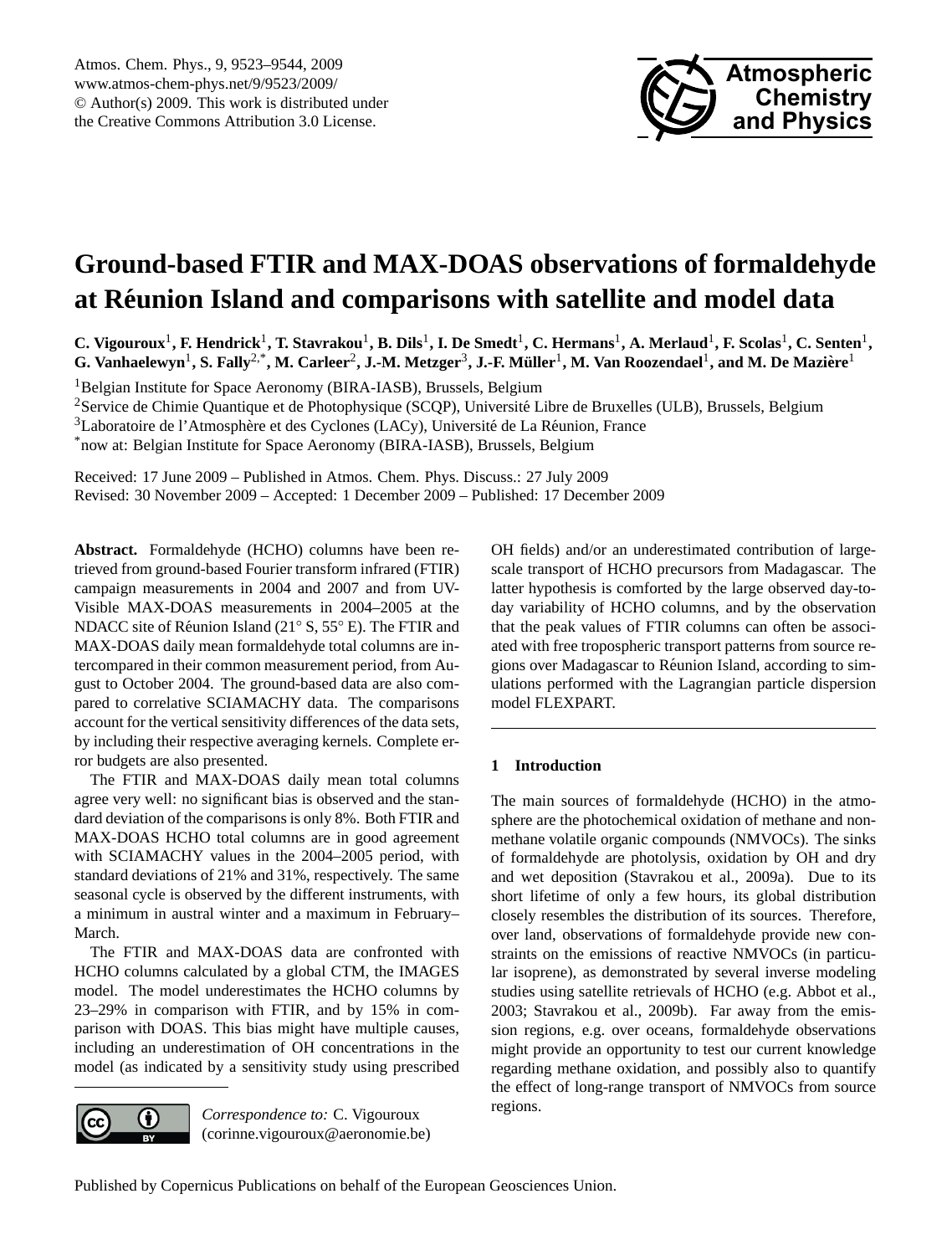Formaldehyde total columns have been observed from space by GOME and SCIAMACHY [\(Abbot et al.,](#page-18-0) [2003;](#page-18-0) [De Smedt et al.,](#page-19-0) [2008;](#page-19-0) [Dufour et al.,](#page-19-1) [2009\)](#page-19-1). Comparisons between SCIAMACHY and ground-based MAX-DOAS (Multi-AXis Differential Optical Absorption Spectroscopy) formaldehyde total columns have been presented in [Wittrock et al.](#page-21-0) [\(2006\)](#page-21-0). Formaldehyde measurements by ground-based FTIR (Fourier transform infrared) instruments have been reported at mid-latitude [\(Demoulin et al.,](#page-18-1) [1999;](#page-18-1) [Jones et al.,](#page-19-2) [2009\)](#page-19-2) and polar stations [\(Notholt et al.,](#page-20-2) [1997\)](#page-20-2), and during a ship cruise in the central Atlantic Ocean [\(Notholt et al.,](#page-20-3) [2000\)](#page-20-3). MAX-DOAS formaldehyde campaign measurements have been performed in the Italian Po-Valley in summer 2002 [\(Heckel et al.,](#page-19-3) [2005\)](#page-19-3).

In the present work, we provide the first time series of ground-based FTIR and MAX-DOAS formaldehyde observations in the tropics. The observation site is Réunion Island (21◦ S, 55◦ E) in the Indian Ocean. This station is part of the Network for the Detection of Atmospheric Composition Change (NDACC, [http://www.ndacc.org\)](http://www.ndacc.org), a network dedicated to performing high-quality long-term observations of atmospheric trace gases at globally distributed sites. The Réunion station is one of the very few NDACC stations located at southern tropical or subtropical latitudes. In preparation to a permanent installation planned for 2011, three campaigns of FTIR measurements have been performed: in October 2002, from August to October 2004, and from May to November 2007. A UV-visible Multi-Axis DOAS (MAX-DOAS) instrument was operated at the same site from August 2004 to July 2005. The inversion algorithms for both the MAX-DOAS and FTIR spectral data analyses use the Optimal Estimation Method [\(Rodgers,](#page-20-4) [2000\)](#page-20-4) to derive information about the vertical distribution of the target gases. Since the number of independent pieces of vertical information for HCHO is low for both instruments, only total column results are presented and discussed in this paper. For the first time, formaldehyde columns retrieved by these two different remote sensing techniques are mutually compared. Whereas [Jones et al.](#page-19-2) [\(2009\)](#page-19-2) presented comparisons of ground-based FTIR HCHO columns with GOME data, the present paper gives the first comparisons of ground-based FTIR measurements with SCIAMACHY data. In addition, the retrievals are compared with the results of a global CTM, the IMAGESv2 model which has been recently used in an inverse modeling study of NMVOC emissions based on SCIAMACHY data [\(Stavrakou et al.,](#page-20-1) [2009b\)](#page-20-1).

We give in Sect. 2 a short summary of the Optimal Estimation Method. Sections 3 and 4 describe the FTIR and MAX-DOAS measurements and retrievals of formaldehyde, respectively, including a detailed error budget in each case. Sections 5 and 6 briefly summarize the formaldehyde measurements by SCIAMACHY and the simulations by the CTM IMAGESv2, respectively. In Sect. 7, we compare these formaldehyde data sets, accounting for the vertical sensitivity differences among the instruments by the appropriate use of averaging kernels. In Sect. 8, we discuss the main features of formaldehyde time series at Reunion Island, including the ´ origin of the observed variabilities.

# <span id="page-1-0"></span>**2 Optimal Estimation Method for ground-based FTIR and MAX-DOAS retrievals**

We give in this section a brief summary of the Optimal Estimation Method (OEM) of [Rodgers](#page-20-4) [\(2000\)](#page-20-4) which is used by both FTIR and MAX-DOAS retrieval algorithms to derive HCHO vertical profiles (and corresponding columns) and characterize the results via the vertical information content and the error budget. Common information on FTIR and MAX-DOAS data sets is also given here.

## **2.1 The retrieved state vector and a priori information**

The forward model  $F(x)$  describes how the measurement vector  $y$  depends on the state vector  $x$ :

# $y = F(x) + \epsilon$ ,

with  $\epsilon$  the measurement noise. The inverse problem (find the retrieved state vector  $\hat{x}$ , knowing y) being ill-posed, the solution is constrained by an a priori state vector  $x_a$  and a regularization matrix **R**.

The HCHO a priori profile  $x_a$ , from the ground to 12 km, has been constructed from data composites of the airborne experiment PEM-Tropics-B [\(Raper et al.,](#page-20-5) [2001\)](#page-20-5). We used the average formaldehyde concentration over the Southern tropical Pacific (0 to 30 $\degree$  S; 160 $\degree$  E to 95 $\degree$  W) based on the data composites available at [http://acd.ucar.edu/](http://acd.ucar.edu/~emmons/DATACOMP/camp_table.htm)∼emmons/ [DATACOMP/camp](http://acd.ucar.edu/~emmons/DATACOMP/camp_table.htm) table.htm, which is an update of the database described in [Emmons et al.](#page-19-4) [\(2000\)](#page-19-4). Between 12 and 20 km, we have used a yearly mean of the formaldehyde profiles obtained from the IMAGESv2 model. For the upper stratosphere, the profile is based on the MIPAS-Envisat measurements [\(Steck et al.,](#page-21-1) [2008\)](#page-21-1), with a maximum of about 80 pptv around 40 km at 20◦ S latitude. This a priori profile is adopted in the FTIR (in volume mixing ratio, vmr) and MAX-DOAS (in concentration) retrievals, and is shown in Fig. [1.](#page-2-0)

In the case of OEM, the regularization matrix  $\mathbf{R} = \mathbf{S}_a^{-1}$ , with  $S_a$  the a priori covariance matrix which ideally should express the natural variability of the target gas and be evaluated from appropriate climatological data [\(Rodgers,](#page-20-4) [2000\)](#page-20-4). However, in practice,  $\mathbf{R}$  (or  $\mathbf{S}_a$ ) is often used as a tuning parameter to obtain stable retrievals. A compromise is made also between the vertical information content and the error on the solution. The choice of the regularization matrix for FTIR and MAX-DOAS is given in the Sects. [3.2.2](#page-4-0) and [4.2.2,](#page-7-0) respectively.

If the forward model can be considered linear, as for MAX-DOAS,  $y = Kx + \epsilon$ , with **K** the weighting function matrix. The retrieved state vector is then: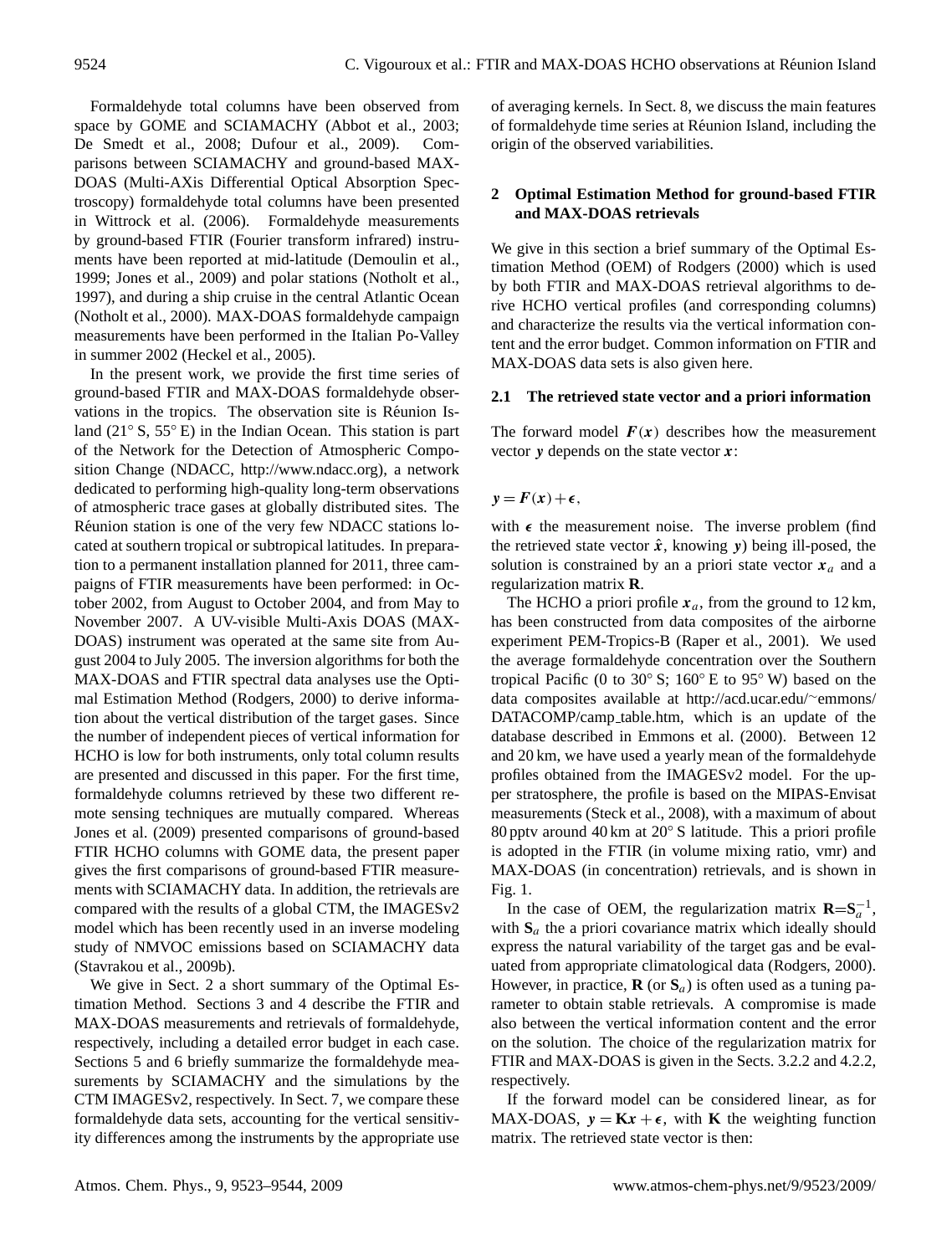

<span id="page-2-0"></span>**Fig. 1.** Formaldehyde a priori profile used in the FTIR and MAX-DOAS retrievals, in vmr (left) and concentration (right) units.

<span id="page-2-9"></span>
$$
\hat{x} = x_a + \mathbf{S}_a \mathbf{K}^T (\mathbf{K} \mathbf{S}_a \mathbf{K}^T + \mathbf{S}_\epsilon)^{-1} (\mathbf{y} - \mathbf{K} x_a),
$$
\n(1)

where  $S_{\epsilon}$  is the measurement noise covariance matrix.

For FTIR measurements, the forward model is non linear and the Gauss-Newton iteration is used:

<span id="page-2-3"></span>
$$
\begin{aligned} \n\mathbf{x}_{i+1} & \quad (2) \\ \n&= \mathbf{x}_a + \mathbf{S}_a \mathbf{K}_i^T (\mathbf{K}_i \mathbf{S}_a \mathbf{K}_i^T + \mathbf{S}_\epsilon)^{-1} (\mathbf{y} - \mathbf{F}(\mathbf{x}_i) + \mathbf{K}_i (\mathbf{x}_i - \mathbf{x}_a)). \n\end{aligned}
$$

#### **2.2 Characterization of the retrievals**

#### **2.2.1 The information content**

The vertical information content is quantified by the number of degrees of freedom for signal (DOFS), which is the trace of the so-called averaging kernel matrix **A**, defined in [Rodgers](#page-20-4) [\(2000\)](#page-20-4) by:

$$
\mathbf{A} = \frac{\partial \hat{\mathbf{x}}}{\partial \mathbf{x}} = (\mathbf{K}^T \mathbf{S}_{\epsilon}^{-1} \mathbf{K} + \mathbf{S}_a^{-1})^{-1} \mathbf{K}^T \mathbf{S}_{\epsilon}^{-1} \mathbf{K}.
$$
 (3)

#### <span id="page-2-6"></span>**2.2.2 Error budget**

Following the formalism of Rodgers (2000), the difference between the retrieved profile  $\hat{x}$  and the real profile x of the atmosphere can be written as:

<span id="page-2-1"></span>
$$
\hat{\mathbf{x}} - \mathbf{x} = (\mathbf{A} - \mathbf{I})(\mathbf{x} - \mathbf{x}_a) + \mathbf{G}_y \mathbf{K}_b (\mathbf{b} - \mathbf{b}_r) + \mathbf{G}_y (\mathbf{y} - \mathbf{y}_r), \quad (4)
$$

where **I** the identity matrix,  $\mathbf{G}_y$  the gain matrix representing the sensitivity of the retrieved parameters to the measurement,  $\mathbf{K}_b$  the sensitivity matrix of the measurement state vector to the forward model parameters  $\boldsymbol{b}$ ,  $\boldsymbol{b}_r$ , the estimated model parameters, and  $y_r$  the simulated measurement state vector after retrieval. Equation [\(4\)](#page-2-1) splits the error in the retrieved profile into three different error sources: the smoothing error expressing the uncertainty due to the limited vertical resolution of the retrieval, the forward model parameters error, and the retrieval noise.

The smoothing error covariance  $S_s$  is calculated as:

<span id="page-2-2"></span>
$$
\mathbf{S}_s = (\mathbf{I} - \mathbf{A}) \mathbf{S}_{var} (\mathbf{I} - \mathbf{A})^T, \tag{5}
$$

where **S**var should represent the natural variability of formaldehyde. Its diagonal elements are estimated from the average observed variability in 5◦×5 ◦ pixels during PEM-Tropics-B. This variability increases from 33% at the surface up to 70% at 12 km. Above 12 km, we also assume a variability of 70%. For the off-diagonal elements, we have chosen a Gaussian correlation with a correlation length of 4 km, which was obtained from the IMAGESv2 model.

The forward model parameters error covariance matrix  $S_f$ is calculated according to:

<span id="page-2-4"></span>
$$
\mathbf{S}_f = (\mathbf{G}_y \mathbf{K}_b) \mathbf{S}_b (\mathbf{G}_y \mathbf{K}_b)^T, \tag{6}
$$

in which  $S_b$  is the covariance matrix of  $b$ . For each individual model parameter, the  $\mathbf{K}_b$  matrix is obtained by a perturbation method, while the covariance matrix  $S_b$  is an estimation of the uncertainty on the model parameter itself.

The retrieval noise covariance matrix  $S_n$  is calculated by:

<span id="page-2-8"></span>
$$
\mathbf{S}_n = \mathbf{G}_y \mathbf{S}_\epsilon \mathbf{G}_y^T. \tag{7}
$$

The errors on the total column  $\Delta TC$  are easily derived from the error covariance matrices **S** using:

<span id="page-2-5"></span>
$$
\Delta \mathbf{TC} = \mathbf{g}^T \mathbf{S} \mathbf{g},\tag{8}
$$

with  $g$  the operator that transforms the volume mixing ratio (for FTIR) or concentration (for MAX-DOAS) profile in the corresponding total column amount.

The comparisons shown in Sect. [7](#page-10-0) use the daily means of FTIR and MAX-DOAS total columns. The random errors FIIR and MAX-DOAS total columns. The random errors<br>on these daily means are reduced by a factor  $\sqrt{n}$ , *n* being the number of measurements within the day. We have not the number of measurements within the day. We have not<br>divided the smoothing error (Eq. [5\)](#page-2-2) by  $\sqrt{n}$  because the natural variability of formaldehyde (**S**var) within a day was found (from the FTIR measurements) to be of the same order of magnitude as the variability from day to day. Finally, the mean total error on daily mean total columns is simply the square root of the sum of (1) the square of the total systematic error, (2) the square of the smoothing error, and (3) the sum of the square of the other random error contributions which have been divided by the number  $n$  of measurements within the day.

#### **3 Formaldehyde from FTIR observations**

#### <span id="page-2-7"></span>**3.1 Measurements campaigns**

A Bruker 120M Fourier transform infrared (FTIR) spectrometer has been deployed during three campaigns at Reunion ´ Island: in October 2002, from August to October 2004,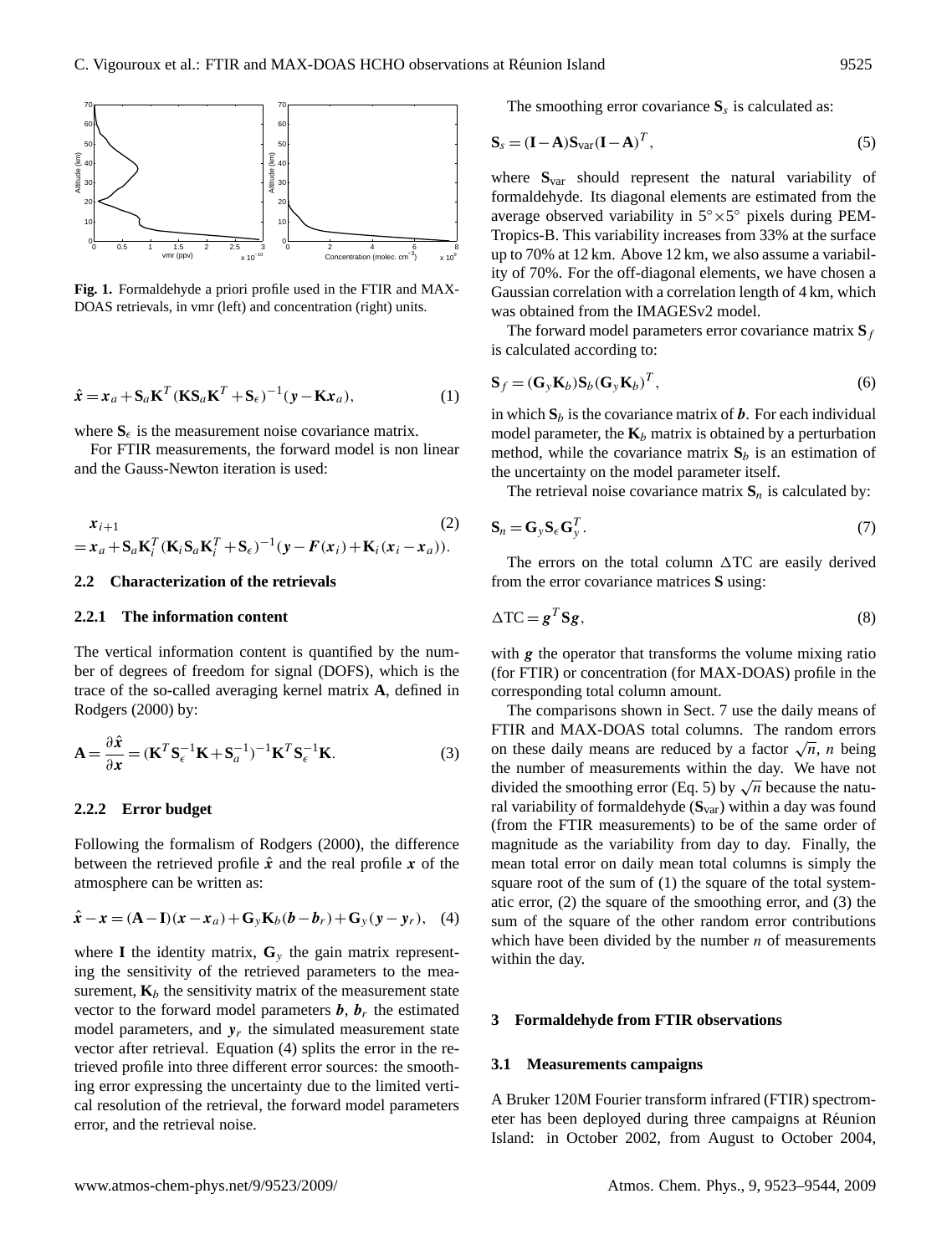| Target gas            | Microwindows $\text{(cm}^{-1})$                                                                                | Interfering species                                                                                                                                                                                                                                                                                                  |
|-----------------------|----------------------------------------------------------------------------------------------------------------|----------------------------------------------------------------------------------------------------------------------------------------------------------------------------------------------------------------------------------------------------------------------------------------------------------------------|
| H <sub>2</sub> O      | 2925.10-2925.30<br>2941.60-2941.90                                                                             | $CH_4$<br>$CH_4$ , O <sub>3</sub> , solar CO                                                                                                                                                                                                                                                                         |
| <b>HDO</b>            | 2660.00-2661.20                                                                                                | $CH_4$ , CO <sub>2</sub>                                                                                                                                                                                                                                                                                             |
| CH <sub>4</sub>       | 2613.70–2615.40<br>2650.60-2651.30<br>2835.50-2835.80<br>2903.60-2904.03<br>2921.00-2921.60<br>2806.20-2806.48 | HDO, CO <sub>2</sub><br>HDO, $CO2$<br><b>HDO</b><br>HDO, H <sub>2</sub> O<br>HDO, H <sub>2</sub> O                                                                                                                                                                                                                   |
| $N_2O$<br><b>HCHO</b> | 2763.425-2763.600<br>2765.725-2765.975<br>2778.200-2778.590<br>2780.800-2781.150                               | $CH4$ , HDO, N <sub>2</sub> O, O <sub>3</sub> , CO <sub>2</sub> , solar CO<br>$CH4$ , HDO, N <sub>2</sub> O, O <sub>3</sub> , CO <sub>2</sub> , solar CO<br>$CH4$ , HDO, N <sub>2</sub> O, O <sub>3</sub> , CO <sub>2</sub> , solar CO<br>$CH4$ , HDO, N <sub>2</sub> O, O <sub>3</sub> , CO <sub>2</sub> , solar CO |
|                       | 2810.000-2810.350<br>2855.650-2856.400                                                                         | $CH_4$ , HDO, N <sub>2</sub> O, O <sub>3</sub> , solar CO<br>$CH4$ , HDO, H <sub>2</sub> O, O <sub>3</sub> , CO <sub>2</sub> , solar CO                                                                                                                                                                              |

<span id="page-3-0"></span>**Table 1.** Microwindows (in cm<sup>-1</sup>) used for the independent retrievals of H<sub>2</sub>O, HDO, CH<sub>4</sub>, N<sub>2</sub>O, and HCHO. The retrieved profiles of the first four compounds are used as a priori profiles in the retrievals of HCHO.

and from May to November 2007. For the campaigns of 2004 and 2007, the FTIR instrument was located at Saint-Denis (20.9◦ S, 55.5◦ E, 50 ma.s.l.). It was operated in an automatic and remotely controlled way by use of BARCOS (Bruker Automation and Remote COntrol System) developed at BIRA-IASB [\(Neefs et al.,](#page-20-6) [2007\)](#page-20-6). More detailed specifications of the 2002 and 2004 experiments are given in [Sen](#page-20-7)[ten et al.](#page-20-7) [\(2008\)](#page-20-7); the 2007 experiment was conducted in an almost identical way. In the present work, we will not include results from the first campaign in 2002, because (i) it represents only one month of data, and (ii) no MAX-DOAS or SCIAMACHY data are available for that year.

The FTIR solar absorption measurements are performed in a wide spectral range (around  $600-4500$  cm<sup>-1</sup>), which allow the retrieval of many species [\(Senten et al.,](#page-20-7) [2008\)](#page-20-7). The formaldehyde spectra are recorded in the  $2400-3310 \text{ cm}^{-1}$ domain. At low solar zenith angles (SZA), the spectral resolution is  $0.00513 \text{ cm}^{-1}$  with an optical path difference of 175.4 cm, and 5 scans are co-added. At higher SZA, the spectral resolution is reduced to  $0.00893$  cm<sup>-1</sup>, and the number of co-added scans to 3. The switch between high to low resolution occurs when the airmass factor changes by more than 7% during the time needed to record the spectra; this occurs around 60◦ SZA. By reducing the resolution and the number of scans, we effectively shorten the recording time of the spectra.

The volume mixing ratio profiles of target gases are retrieved from the shapes of their absorption lines, which are pressure and temperature dependent. Daily pressure and temperature profiles have been taken from the National Centers for Environmental Prediction (NCEP). The observed absorption line shapes also depend on the instrument line shape (ILS) which is therefore included in the forward model of the retrieval code. In order to know the ILS and at the same time to monitor the alignment of the instrument, a reference low-pressure (2 hPa) HBr cell spectrum was recorded at local noon with the sun as light source, whenever the meteorological conditions permitted so. The software LINEFIT is used for the analysis of the cell sprectra, as described in [Hase et al.](#page-19-5) [\(1999\)](#page-19-5). In this approach, the complex modulation efficiencies are described by 40 parameters (20 for amplitude and 20 for phase orientation) at equidistant optical path differences.

# **3.2 FTIR retrieval strategy**

# **3.2.1 Choice of microwindows and spectroscopic databases**

The FTIR retrievals are performed using the algorithm SFIT2 [\(Rinsland et al.,](#page-20-8) [1998\)](#page-20-8), version 3.92, jointly developed at the NASA Langley Research Center, the National Center for Atmospheric Research (NCAR) and the National Institute of Water and Atmosphere Research (NIWA). The measurement state vector y of Eq. [2](#page-2-3) consists of one or more narrow spectral intervals (microwindows) selected in the solar absorption FTIR spectrum. The retrieved state vector  $\hat{x}$  contains the volume mixing ratio vertical profile of the target gas discretized in a vertical grid (here, 66 equidistant levels from the ground to 100 km), the total columns of interfering gases and a few fitted parameters (wavenumber scale multipliers, background curve,...).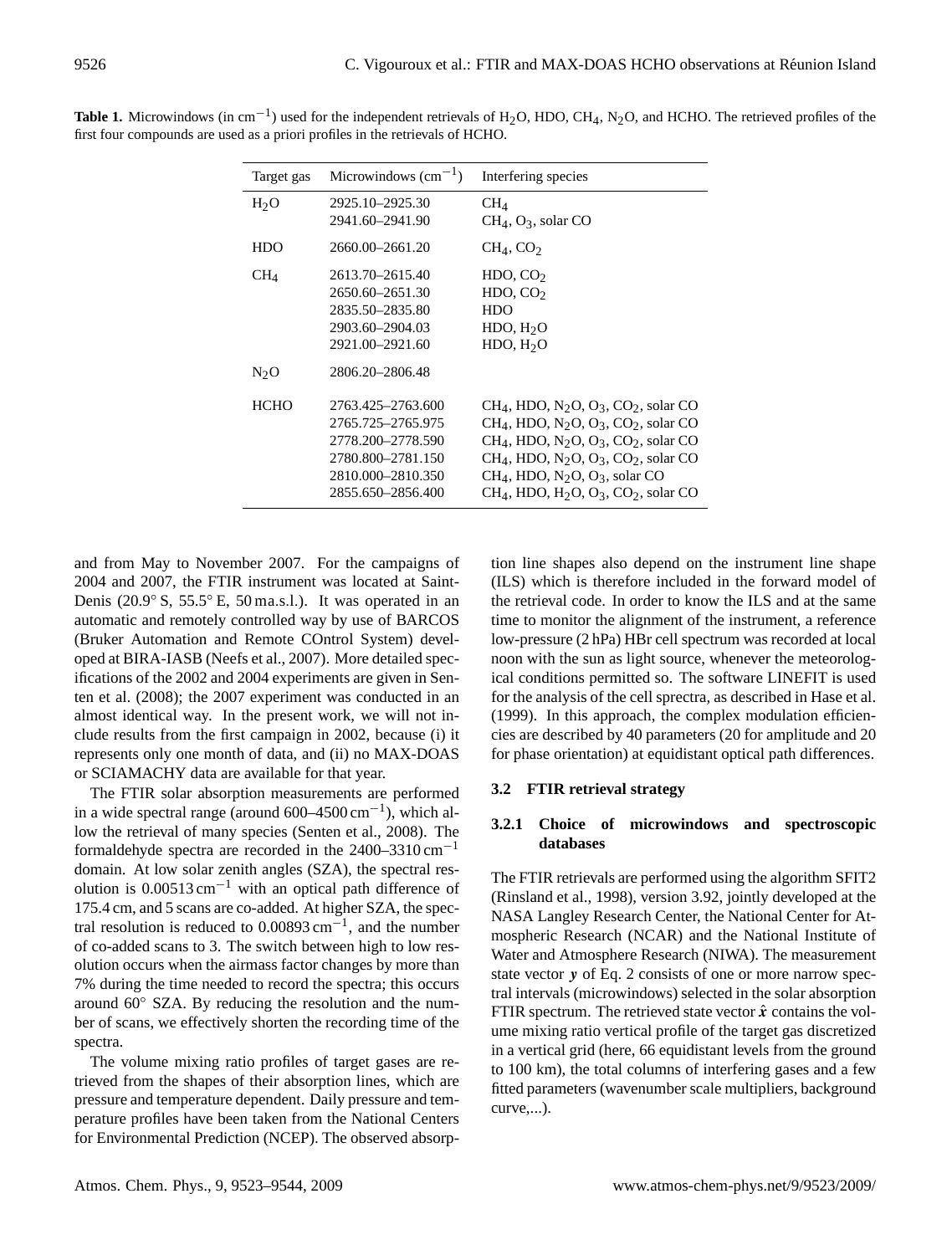The choice of microwindows is critical for a species like formaldehyde which has very weak absorptions in the infrared. In particular, it is important to minimize the impact of interfering species absorbing in the same spectral region.

Table [1](#page-3-0) gives the list of microwindows used in this work. The selection of microwindows is not trivial at the location of Saint-Denis because there is a considerable amount of water vapour. We therefore have to avoid as much as possible interferences with water vapour lines. The microwindows with the strongest HCHO signal are the ones at 2778 and 2780 cm−<sup>1</sup> , already used in [Notholt et al.](#page-20-2) [\(1997\)](#page-20-2) and [Jones et al.](#page-19-2) [\(2009\)](#page-19-2). The two first microwindows at 2763 and 2765 cm<sup>-1</sup> were chosen for their relatively small absorptions from interfering species. These four microwindows (2763, 2765, 2778 and 2780 cm<sup>-1</sup>) are part of the microwindows set for HCHO advised by [Meier et al.](#page-19-6) [\(2004\)](#page-19-6). The  $2810 \text{ cm}^{-1}$ microwindow was indicated by the LINEFINDING tool of [Notholt et al.](#page-20-9) [\(2006\)](#page-20-9), together with the 2778 and 2780 cm−<sup>1</sup> ones. Other microwindows indicated by LINEFINDING with even larger priority than the  $2810 \text{ cm}^{-1}$  one have been discarded because, either they contain too strong HDO or H2O lines, or they contain some spectroscopic features that were badly fitted in the retrieval. The last microwindow at  $2855 \text{ cm}^{-1}$  is added to get additional information on the HDO and solar absorptions, and so to reduce the correlation between the HDO and solar signals and the HCHO one in the other microwindows.

The profiles of the interfering species  $H_2O$ , HDO, CH<sub>4</sub>, and  $N_2O$  were retrieved beforehand and independently in the microwindows listed in Table [1.](#page-3-0) The daily means of the H2O and HDO retrieved profiles were used as daily a priori profiles in the retrievals of CH4, and scaled using a single parameter for each species. Finally, the daily means of the retrieved profiles of the four molecules  $(H<sub>2</sub>O, HDO,$  $CH<sub>4</sub>$ , and  $N<sub>2</sub>O$  are used as daily a priori profiles in the retrievals of HCHO. For the interfering species having a small impact on the HCHO retrievals, a single a priori profile is used for all spectra. So for  $O_3$ , we have used the 5years (1985–1989) climatology from UGAMP [\(http://badc.](http://badc.nerc.ac.uk/data/ugamp-o3-climatology) [nerc.ac.uk/data/ugamp-o3-climatology\)](http://badc.nerc.ac.uk/data/ugamp-o3-climatology) above Réunion Island. For the CO solar lines, we used the empirical lineby-line model of [Hase et al.](#page-19-7) [\(2006\)](#page-19-7). In the formaldehyde retrieval process, the a priori profile of each of the interfering species is scaled using a single parameter.

We have used, for all species except HCHO, the HI-TRAN 2004 spectroscopic line parameters [\(Rothman et al.,](#page-20-10) [2005\)](#page-20-10), with the additional official updates published on the HITRAN web-site [\(http://www.cfa.harvard.edu/hitran/\)](http://www.cfa.harvard.edu/hitran/). For formaldehyde, we have used the very recent linelist of [Perrin](#page-20-11) [et al.](#page-20-11) [\(2009\)](#page-20-11).

## <span id="page-4-0"></span>**3.2.2 Choice of the regularization matrix**

We have chosen to use Tikhonov L1 regularization [\(Tikhonov,](#page-21-2) [1963\)](#page-21-2), i.e., the constraint matrix is defined as

**R**= $\alpha$ **L**<sup>T</sup><sub>1</sub>**L**<sub>1</sub>, with  $\alpha$  the regularization strength and **L**<sub>1</sub> the first derivative operator:

$$
\mathbf{L_1} = \left( \begin{array}{cccc} -1 & 1 & 0 & \dots & 0 \\ 0 & -1 & 1 & \vdots & \vdots \\ \vdots & \ddots & \ddots & \ddots & 0 \\ 0 & \dots & 0 & -1 & 1 \end{array} \right)
$$

In this approach, the difference between the retrieved profile and the a priori profile is constrained to be a constant profile. This regularization avoids the appearance of spurious oscillations in the retrieved formaldehyde profiles that occurred in the usual OEM implementation. This approach was adopted recently for H2O [\(Sussmann et al.,](#page-21-3) [2009\)](#page-21-3) and, within an European FTIR network (project HYMN, [http:](http://www.knmi.nl/samenw/hymn/) [//www.knmi.nl/samenw/hymn/\)](http://www.knmi.nl/samenw/hymn/), for CH4.

For the determination of  $\alpha$ , we have followed the method illustrated in Fig. 1 of [Steck](#page-21-4) [\(2002\)](#page-21-4) which shows that the obtained DOFS is determined by the value of α. Initial trials with the usual OEM approach indicated that the DOFS that can reasonably be achieved for our HCHO retrievals is about 1.1, implying a value of  $\alpha$ =55.

#### **3.3 Characterization of the FTIR retrievals**

### **3.3.1 Vertical information content**

As mentioned previously, the vertical information contained in the FTIR retrievals can be characterized by the averaging kernel matrix **A** (Eq. 3) and its trace (DOFS). This matrix depends on measurement and retrieval parameters including the solar zenith angle, the spectral resolution and signal to noise ratio, the choice of spectral microwindows, the regularization matrix, ... We obtain a mean DOFS of 1.1 and its standard deviation  $(1\sigma)$  for all measurements at different solar zenith angles is 0.1. The rows of **A** are the so-called averaging kernels and they represent the sensitivity of the retrieved profile to the real profile. We give in Fig. [2a](#page-6-0) the mean of the averaging kernels obtained in the formaldehyde retrievals. As expected with the DOFS close to one, we can see that the averaging kernels are not vertically resolved. They all peak at about the same altitude ( $\simeq$ 10km). The retrieved profile is sensitive only to a change in the true profile that occurs between the ground and about 20 km, with a maximum of sensitivity around 10 km. It is useful to note that such a change between 0 and 20 km will also impact the retrieved profile above 20 km where we do not have sensitivity. This is due to the Tikhonov approach where the retrieved profile is constrained to the shape of the a priori profile (see Sect. [3.2.2\)](#page-4-0). However, the HCHO column above 20 km represents only about 1.5% of the total column, and this effect is therefore negligible.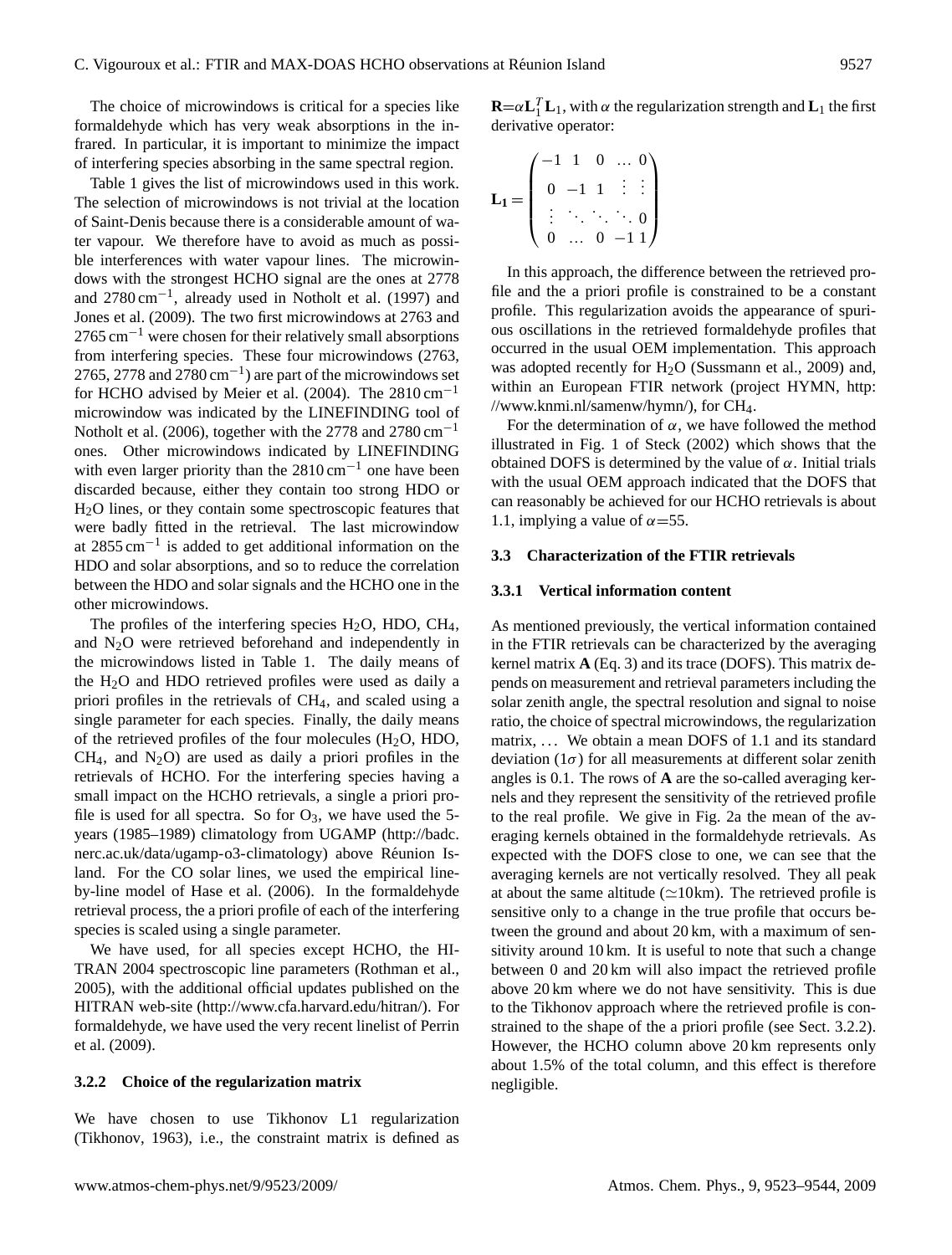|                        | <b>FTIR</b>                     |                                        | <b>MAX-DOAS</b>                 |                                 |
|------------------------|---------------------------------|----------------------------------------|---------------------------------|---------------------------------|
| Errors                 | Individual<br>$\lceil\% \rceil$ | Daily mean<br>$\lceil \sqrt{6} \rceil$ | Individual<br>$\lceil\% \rceil$ | Daily mean<br>$\lceil\% \rceil$ |
| Smoothing              | 14                              | 14                                     | 20                              | 20                              |
| Retrieval noise        | 7                               | 5                                      | 9                               | 1.5                             |
| Model parameters       | 10                              | 7                                      | 12                              | 2                               |
| Total random error     | 18                              | 16                                     | 25                              | 20                              |
| Total systematic error | 8                               | 8                                      | 9                               | 9                               |
| Total error            | 20                              | 18                                     | 27                              | 22                              |

<span id="page-5-0"></span>**Table 2.** FTIR and MAX-DOAS error budget (in %) on formaldehyde individual total columns, and on the daily mean total columns used for the comparisons in Sect. [7.](#page-10-0)

## <span id="page-5-1"></span>**3.3.2 FTIR error budget**

The model parameters giving rise to a systematic error on the retrieved formaldehyde are the spectroscopic parameters: the line intensities and the pressure broadening coefficients of the absorption lines present in our microwindows. The uncertainties on the line intensities are between 7 and 10% for the strong and medium lines used in this work [\(Perrin](#page-20-11) [et al.,](#page-20-11) [2009\)](#page-20-11). We use 10%, to be considered as an upper limit. The values for the air-broadening coefficients have not been updated since the work of [Tejwani and Yeung](#page-21-5) [\(1977\)](#page-21-5), who did not provide uncertainties. We therefore use a 10% uncertainty. The errors on HCHO total column due to uncertainties on line intensities and on air-broadening coefficients are then (Eqs. [6](#page-2-4) and [8\)](#page-2-5) 5% and 7%, respectively. The total systematic error is the quadrature sum of these two errors: 8%.

The smoothing error has been discussed in Sect. [2.2.2.](#page-2-6)

The largest contributions to the model parameters random error on the formaldehyde total columns are due to the temperature uncertainty and the interfering species, in particular HDO. For temperature, which influences formaldehyde retrievals via the temperature dependence of the absorption lines, the  $S_b$  matrix was estimated using the differences between the NCEP and ECMWF temperature profiles calculated for Réunion Island in the period August to October 2004, as explained in more details in [Senten et al.](#page-20-7) [\(2008\)](#page-20-7). For each of the main interfering species (HDO,  $H<sub>2</sub>O$ , and  $CH<sub>4</sub>$ ), the  $S<sub>b</sub>$  matrix was estimated from the error budget on their prior retrievals. We also considered the contributions to the random error on the formaldehyde total columns due to uncertainties in the solar zenith angle, the wavenumber shift, the baseline, and the ILS parameters. Only the ILS parameters uncertainties lead to a significant error on the total columns. In their case, the  $S_b$  matrix was estimated using the differences between the parameters obtained with LIN-EFIT (see Sect. [3.1\)](#page-2-7) for two adjacent days of cell measurements. The random errors on HCHO total column due to uncertainties on temperature, interfering species and ILS are then (Eqs. [6](#page-2-4) and [8\)](#page-2-5) 7%, 6% and 3%, respectively. The total model parameters error is then 10%.

The random error due to the measurement noise is cal-culated from Eq. [\(7\)](#page-2-8), where  $S_{\epsilon}$  is assumed to be diagonal, with the square of the spectral noise as diagonal elements. The spectral noise within the selected microwindows is determined as the root mean squared (rms) value of the differences between the observed and calculated spectrum.

Table [2](#page-5-0) summarizes the significant contributions to the random and systematic error budget on the formaldehyde individual and daily mean (see Sect. [2.2.2\)](#page-2-6) total columns. The number of FTIR measurements within a day varies from 1 to 20, but with a median value of only 2.

#### **4 Formaldehyde from MAX-DOAS observations**

#### **4.1 Instrumental set-up and DOAS analysis**

The IASB-BIRA MAX-DOAS instrument operated at Réunion Island is described in detail in [Theys et al.](#page-21-6) [\(2007\)](#page-21-6). It consists of a grating spectrometer installed inside a thermoregulated protection case and connected to an entrance telescope through a fiber optic bundle. The telescope itself is connected to a rotating mirror allowing viewing elevation angles to be scanned from 3◦ above the horizon up to zenith (90◦ elevation angle). The spectrometer is mounted with a ruled grating of 600 grooves/mm covering a spectral range from 300 to 450 nm. It is equipped with a  $1340\times400$  backilluminated CCD detector cooled to  $-40$  °C using a triple stage Pelletier system. Spectrometer resolution and sampling ratio are 0.75 nm FWHM and 7 pixels/FWHM, respectively. The MAX-DOAS instrument was operated on the roof of the LACy (Laboratoire de l'Atmosphère et des Cyclones) of the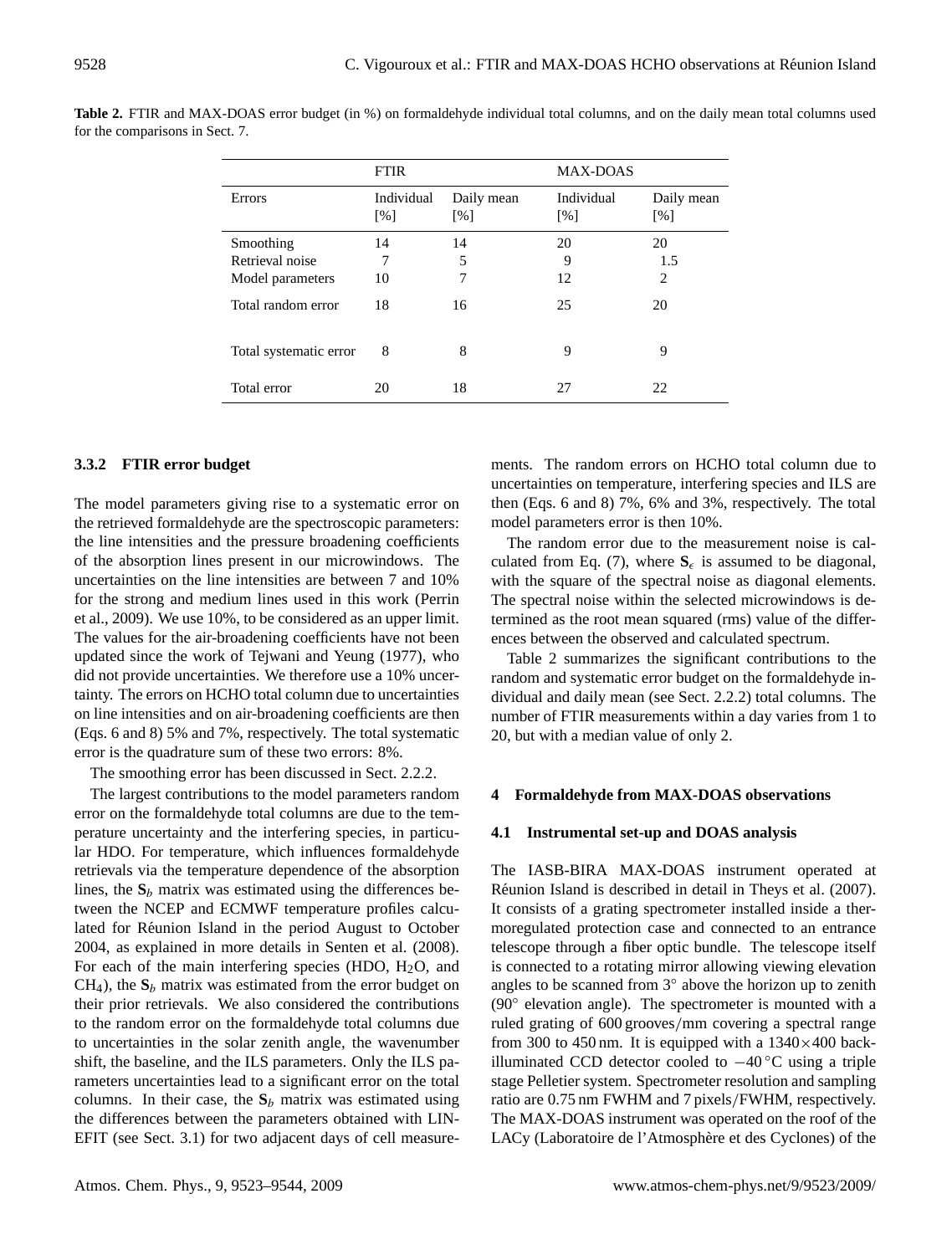

Fig. 2. FTIR (a) and MAX-DOAS (b) averaging kernels (ppv/ppv).<br>Note that the scale of (a) and (b) is not the same.<br>observations (Hendrick et al. 20 **Fig. 2.** FTIR (a) and MAX-DOAS (b) averaging kernels (ppv/ppv). The IASB-BIRA profiling algor<br>Note that the scale of (a) and (b) is not the scare

<span id="page-6-0"></span>University of Saint-Denis from August 2004 to July 2005. It pointed towards the sea (North direction) at the following elevation angles above the horizon:  $3^\circ$ ,  $6^\circ$ ,  $10^\circ$ ,  $18^\circ$ , and zenith. A complete scan required approximately 15 min.

Measured zenith and off-axis radiance spectra are analyzed using the DOAS technique [\(Platt and Stutz,](#page-20-12) [2008\)](#page-20-12). Formaldehyde differential slant column densities (DSCDs), which are the direct product of the DOAS analysis, are retrieved in the 336–358 nm wavelength range, taking into account the spectral signature of  $O_3$ ,  $NO_2$ , BrO, the collision



<span id="page-6-1"></span>Fig. 3. Example of a HCHO DOAS fit at Réunion Island.

pair of oxygen molecules  $O_4$ , and the Ring effect. The crosssections used in the DOAS fit are taken from the following sources: [Meller and Moortgat](#page-19-8) [\(2000\)](#page-19-8) for HCHO (293 K), [Bogumil et al.](#page-18-2) [\(2003\)](#page-18-2) for  $O_3$  (223 K and 243 K), [Vandaele](#page-21-7) [et al.](#page-21-7) [\(1997\)](#page-21-7) for  $NO<sub>2</sub>$  (220 K), [Wilmouth et al.](#page-21-8) [\(1999\)](#page-21-8) for BrO  $(228 K)$ , and [Greenblatt et al.](#page-19-9)  $(1990)$  for  $O<sub>4</sub>$ . To correct for the Ring effect [\(Grainger and Ring,](#page-19-10) [1962\)](#page-19-10), a pseudo absorption cross section generated from [Vountas et al.](#page-21-9) [\(1998\)](#page-21-9) using the SCIATRAN radiative transfer model [\(Rozanov et al.,](#page-20-13) [2001\)](#page-20-13) is included in the fit. Similar settings are used for the retrieval of O<sup>4</sup> slant columns except for the fitting interval, which is slightly shifted towards longer wavelengths (338.5–  $364.5$  nm) in order to capture the strong  $O<sub>4</sub>$  absorption band centered at 360 nm.

An example of a DOAS fit for HCHO is shown in Fig. [3.](#page-6-1) The typical residual RMS is about  $5 \times 10^{-4}$  and the detection limit is about  $7 \times 10^{15}$  molec/cm<sup>2</sup> in slant column.

# **4.2 MAX-DOAS retrieval strategy**

#### **4.2.1 Profiling algorithm**

The IASB-BIRA profiling algorithm, designed to retrieve vertical distributions of BrO and NO<sub>2</sub> from zenith-sky DOAS observations [\(Hendrick et al.,](#page-19-11) [2004,](#page-19-11) [2007\)](#page-19-12), has been adapted to the retrieval of HCHO profiles from MAX-DOAS measurements. Since HCHO is an optically thin absorber, the OEM for the linear case (Eq. [1\)](#page-2-9) can be considered. The retrieved state vector is a vertical profile of trace gas concentration and the measurement vector y is a set of HCHO DSCDs corresponding to one scan and analyzed relative to the zenith reference from the same scan. They are a function of the solar zenith angle (SZA), the relative azimuth angle  $\varphi$ between the sun and the viewing direction, and the elevation angle  $\theta$ . The weighting function matrix **K** therefore also depends on SZA,  $\varphi$ , and  $\theta$ . One should note that, in the DOAS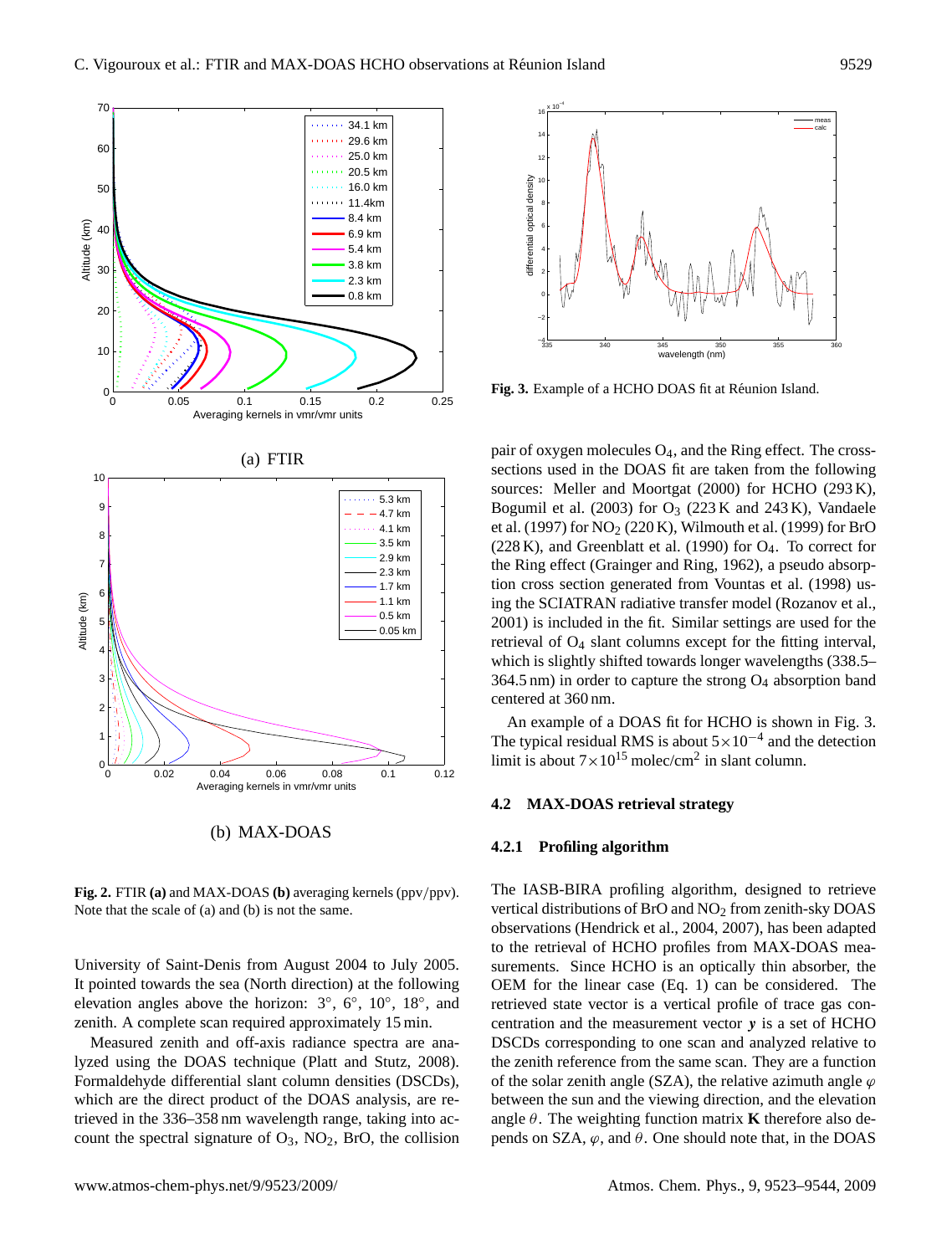community, the weighting functions are also referred to as box air mass factors [\(Wagner et al.,](#page-21-10) [2007\)](#page-21-10).

The forward model consists of the radiative transfer model (RTM) UVspec/DISORT [\(Mayer and Kylling,](#page-19-13) [2005\)](#page-19-13). This model is based on the discrete ordinate method and includes a treatment of multiple scattering in the pseudo-spherical geometry approximation. It has been validated through several intercomparison exercises [\(Hendrick et al.,](#page-19-14) [2006;](#page-19-14) [Wagner](#page-21-10) [et al.,](#page-21-10) [2007\)](#page-21-10). Pressure and temperature profiles are taken from NCEP and the ozone profile is from the AFGL reference atmosphere for the tropics [\(Anderson et al.,](#page-18-3) [1986\)](#page-18-3). The altitude grid is as follows: 0, 0.1, 0.2 to 10 km in steps of  $0.2 \text{ km}$ , 12 to 20 km in steps of  $2 \text{ km}$ , and  $25$  to  $90 \text{ km}$  in steps of 5 km. The wavelength is fixed to 339 nm and the surface albedo (lambertian reflector) to 0.08 (annual mean for 20.9◦ S and 55.5◦ E, given by the [Koelemeijer et al.](#page-19-15) [\(2003\)](#page-19-15) climatology).

## <span id="page-7-0"></span>**4.2.2 Choice of the regularization matrix**

The  $S_{\epsilon}$  matrix being fixed, the a priori covariance matrix  $S_{a}$ can act as a tuning parameter [\(Schofield et al.,](#page-20-14) [2004\)](#page-20-14) and diagonal elements corresponding to an error of 70% have been empirically determined in order to ensure a good fit of the measurements.  $S_a$  also contains off-diagonal elements accounting for correlations between HCHO values at different altitude levels. These terms have been added as Gaussian functions using a correlation length of 400 m [\(Hendrick et al.,](#page-19-11) [2004\)](#page-19-11).

#### **4.2.3 Aerosol extinction profiles**

Since the light path of the different off-axis directions is strongly dependent on aerosols, a good estimate of the aerosol extinction profile is required to calculate accurate HCHO weighting functions for vertical profile retrieval. For this purpose, we have used MAX-DOAS measurements of the oxygen collision complex  $O<sub>4</sub>$  similarly to [Heckel et al.](#page-19-3) [\(2005\)](#page-19-3). The principle is the following: since the  $O_4$  profile is well-known and nearly constant (it varies with the square of the  $O_2$  monomer), the observed  $O_4$  absorption depends on the atmospheric distribution of photon paths. Therefore, any change in the light path distribution due to aerosols has an impact on O<sup>4</sup> MAX-DOAS measurements [\(Wagner et al.,](#page-21-11) [2004;](#page-21-11) [Frieß et al.,](#page-19-16) [2006\)](#page-19-16). In order to prevent any complication in the radiative transfer due to the presence of clouds, aerosol extinction profiles (and therefore HCHO profiles) are retrieved only for clear-sky days. The selection of clear-sky days is based on the shape and smoothness of the  $O<sub>4</sub>$  DSCD diurnal variation [\(Wagner et al.,](#page-21-11) [2004;](#page-21-11) [Theys et al.,](#page-21-6) [2007\)](#page-21-6). Morning and afternoon are treated separately in order to also include days with only clear-sky morning or afternoon.

Ideally, an aerosol extinction profile should be retrieved at each MAX-DOAS scan since the aerosol loading can vary during the day. However, using the RTM UVspec/DISORT,



<span id="page-7-1"></span>**Fig. 4.** Extinction profile given by the aerosol model of [Shettle](#page-20-15) [\(1989\)](#page-20-15) included in UVspec/DISORT and corresponding to oceanic conditions with a visibility of 100 km (black dashed line), and example of a "perturbed" extinction profile (red solid line) corresponding to values of parameters A, B, C equal to  $0.2$  km,  $0.4$  km<sup>-1</sup>, and  $0.35 \text{ km}^{-1}$ .

this would require unrealistically large computing time. Therefore, we derive a mean aerosol profile for each selected clear-sky morning or afternoon using a look-up table (LUT) approach like in [Irie et al.](#page-19-17) [\(2008\)](#page-19-17). In our approach, a LUT of  $O_4$  airmass factors (AMF<sub>O4</sub>) is created for a large number of different aerosol extinction profiles and viewing geometries employing the RTM UVspec/DISORT. The different aerosol extinction profiles are generated by applying a perturbation to the extinction profile given by the aerosol model of [Shet](#page-20-15)[tle](#page-20-15) [\(1989\)](#page-20-15) included in UVspec/DISORT and corresponding to oceanic conditions with a visibility of 100 km (see Fig. [4\)](#page-7-1). This perturbation depends on three parameters: its altitude (A), the extinction coefficient at altitude A (B) and at the ground (C). A, B, and C were varied in the following ranges: 0, 0.1, 0.2 to 1.2 km in steps of 0.2 km (A), 0.1 to  $0.9 \text{ km}^{-1}$ in steps of  $0.1 \text{ km}^{-1}$  (B), and  $0.05$  to  $0.95 \text{ km}^{-1}$  in steps of 0.1 km−<sup>1</sup> (C). This means that 800 aerosol extinction profiles and corresponding  $AMF<sub>O4</sub>$  sets have been generated.

In practice, for a given morning or afternoon, we proceed as follows to determine the "mean" aerosol extinction profile: for each aerosol extinction profile, the  $AMF<sub>O4</sub>$  are interpolated to the SZA,  $\varphi$ , and  $\theta$  corresponding to the different offaxis directions of the measured  $O_4$  DSCDs. The  $O_4$  DSCDs are then plotted as a function of the interpolated  $AMF<sub>O4</sub>$  (the so-called Langley-plot) and the aerosol extinction profile corresponding to the set of  $AMF<sub>O4</sub>$  that gives the most linear Langley-plot is considered as a good proxy of the true extinction profile (a Langley-plot with good linearity means that the same  $O_4$  vertical column is obtained for all viewing directions). The objective criterion used for determining the linearity of the Langley-plot is the RMS of the linear fit applied to the data. For each clear-sky morning or afternoon, the selected aerosol extinction profile is the one corresponding to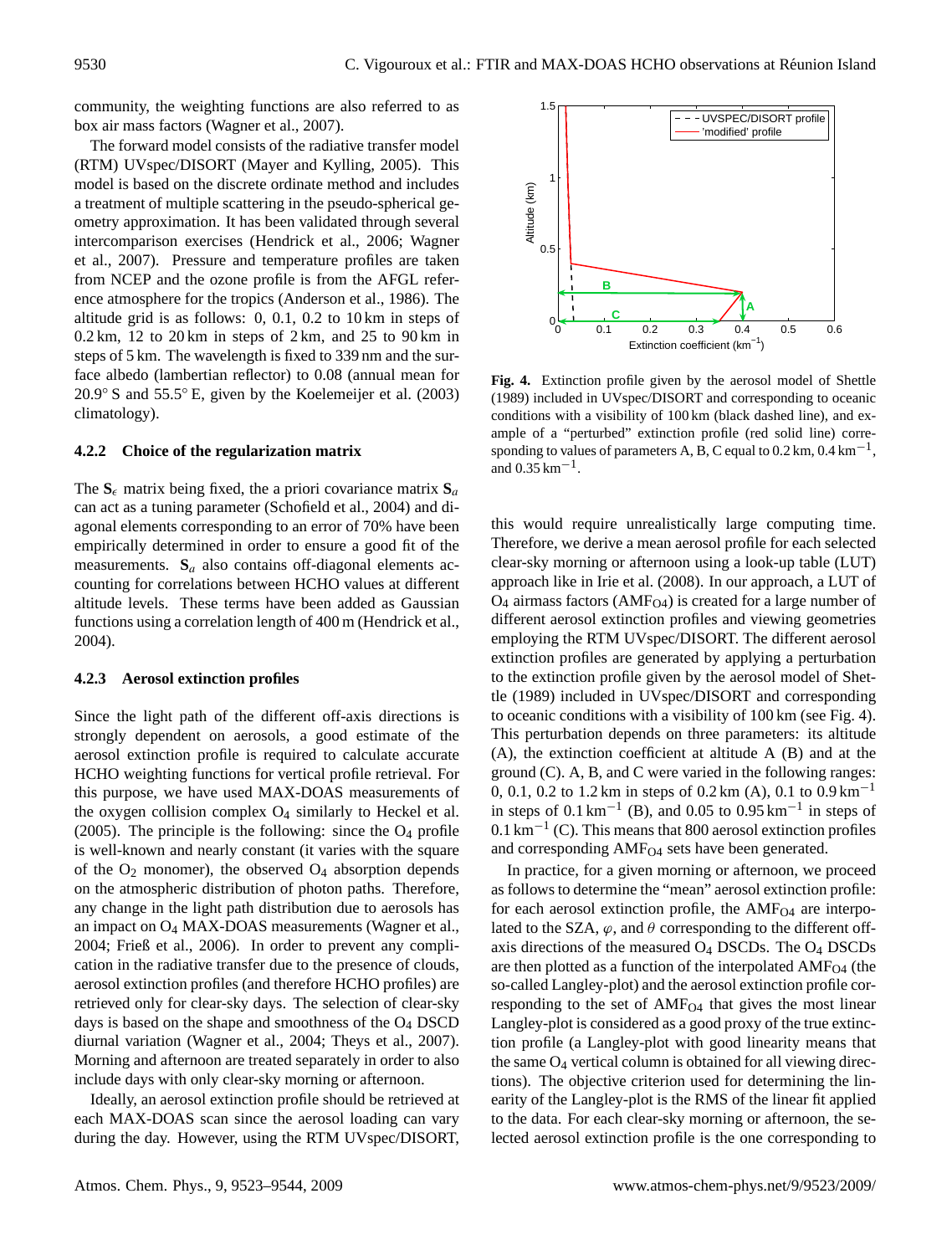

<span id="page-8-0"></span>**Fig. 5.** Example of aerosol extinction profile selection (25 November 2004 morning) based on O4 Langley-plot. The selected extinction profile and corresponding Langley-plot appear on the lefthand side while an example of a not selected extinction profile and corresponding Langley-plot is presented on the righthand side. The RMS of the linear fit is  $166 \times 10^{40}$  mol<sup>2</sup>/cm<sup>5</sup> for the selected aerosol extinction profile (left) and  $813 \times 10^{40}$  mol<sup>2</sup>/cm<sup>5</sup> for the other one (right).

the set of AMF<sub>O4</sub> giving the lowest RMS below a threshold value of  $300 \times 10^{40}$  mol<sup>2</sup>/cm<sup>5</sup>. If this threshold value is not reached, the corresponding clear-sky morning or afternoon is not taken into account in the study. An example of an aerosol extinction profile selection is presented in Fig. [5.](#page-8-0)

Using this RMS-based criterion, aerosol extinction profiles are selected for 52 mornings and 42 afternoons, and all together, only 6 different profiles are found (see Fig. [6\)](#page-8-1) and used to calculate appropriate sets of HCHO weighting functions.

#### **4.3 Characterization of the MAX-DOAS retrievals**

#### **4.3.1 Retrieval fit results**

The HCHO profile retrievals are quality-checked by examining the retrieval fit results, which are the comparison between the measured HCHO DSCDs and those calculated using the retrieved profiles. Figure [7](#page-8-2) shows examples of retrieval fit results obtained on 25 November 2004 morning for some MAX-DOAS scans between 58° and 68° SZA. A similarly good agreement is found between measured and calculated HCHO DSCDs for all selected mornings and evenings, meaning that the settings used for the HCHO weighting function calculations, especially the aerosol extinction profiles, are good estimates of the real atmospheric conditions.



<span id="page-8-1"></span>**Fig. 6.** Different aerosol extinction profiles selected for the clearsky days during the August 2004–July 2005 period at Reunion Is- ´ land. Parameters A, B, and C are in km,  $km^{-1}$  and  $km^{-1}$ , respectively. The AOD corresponding to each extinction profile is also given.



<span id="page-8-2"></span>**Fig. 7.** Examples of retrieval fit results obtained on 25 November 2004 morning for some MAX-DOAS scans between 58° and 68° SZA.

#### **4.3.2 Vertical information content**

A typical example of HCHO averaging kernels is presented in Fig. [2b](#page-6-0). We see that, according to the MAX-DOAS geometry, most of the information on the vertical distribution of HCHO contained in the measurements is located below 2.5 km of altitude. The trace of **A** (DOFS) is 0.7±0.1 on average for a scan. This rather low DOFS value is mainly due to the relatively poor signal to noise ratio of the measurements performed in this campaign and to the small number of elevation angles (5 with zenith) available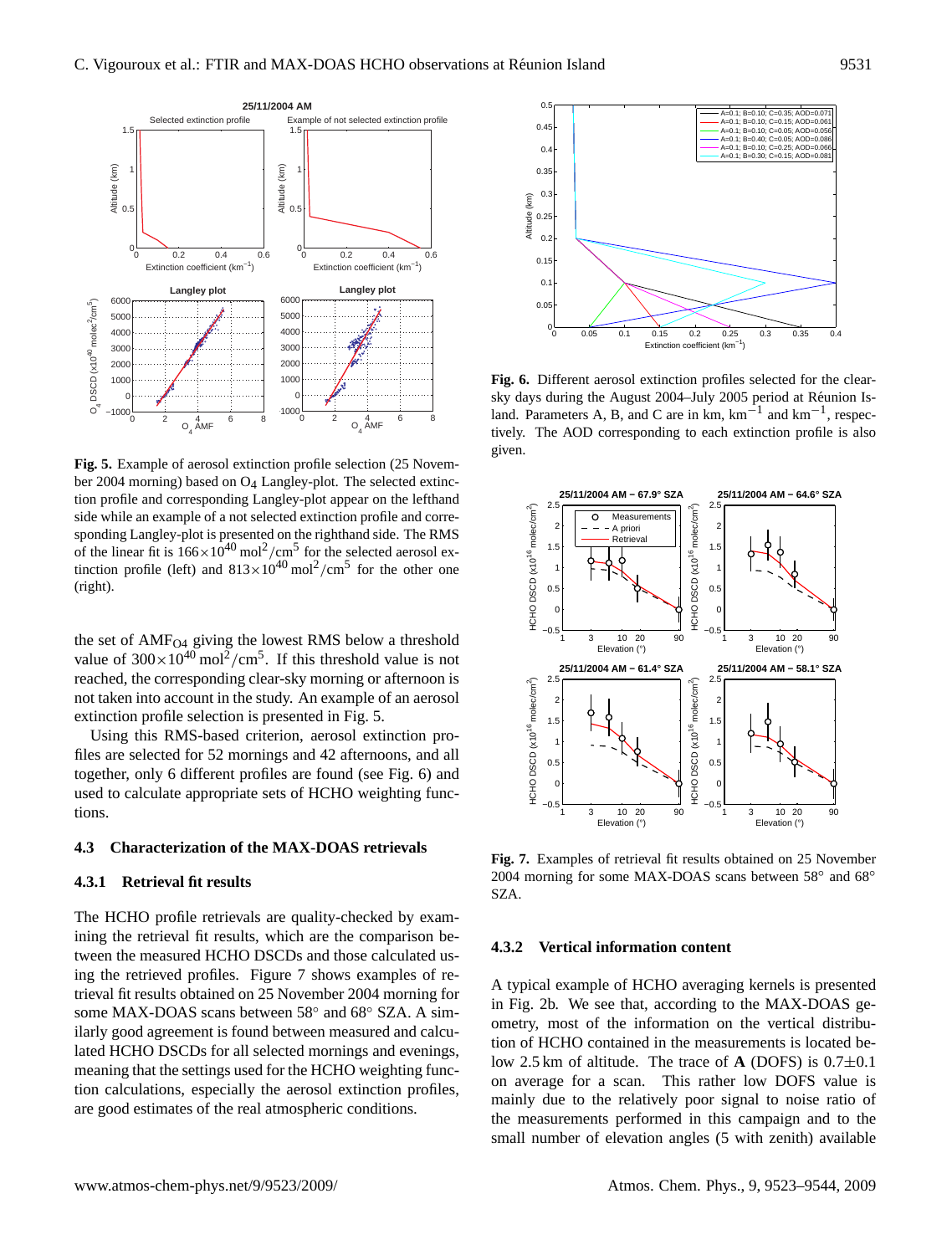<span id="page-9-0"></span>Table 3. MAX-DOAS forward model parameters b, their uncertainty, and the corresponding forward model parameters errors. 2.5 K is the annual variability of the NCEP temperature at 1000 hPa. 0.03 is the annual variability of the surface albedo at  $20.9°$  S, 55.5◦ E [\(Koelemeijer et al.,](#page-19-15) [2003\)](#page-19-15). For ozone, a variability of 10% has been arbitrarily chosen. Regarding the aerosols, the variability in the AOD (Aerosol Optical Depth) estimated from the aerosol profiles shown in Fig. [6](#page-8-1) is 0.1. The total forward model parameters error is calculated by adding in quadrature the different error sources.

| Parameter <i>b</i>    | Uncertainty<br>$\alpha$ b | Error on HCHO<br>total column $(\%)$ |
|-----------------------|---------------------------|--------------------------------------|
| Temperature<br>Albedo | $\pm 2.5$ K<br>$\pm 0.03$ | ا >                                  |
| Aerosols              | $\pm 0.1$                 | 12                                   |
| Ozone                 | $\pm 10\%$                | < 1                                  |
| Total                 |                           | 12.1                                 |

for each scan. A sensitivity analysis indicates that a DOFS of up to 1.6 could be achieved by reducing the noise on HCHO SCDs  $(0.45 \times 10^{16} \text{ mol/cm}^2$  for this campaign) down to  $0.15 \times 10^{16}$  mol/cm<sup>2</sup> as for our most recent instrument operating in Beijing, and by considering four additional elevation angles (2, 8, 15, and 30°). However, most of this DOFS increase is due to the noise reduction on HCHO SCDs and not so much to the increase of the number of viewing angles, because measurements at different elevation angles are not completely independent.

## <span id="page-9-1"></span>**4.3.3 MAX-DOAS error budget**

The main source of systematic error is the uncertainty on the HCHO cross-sections. This uncertainty is estimated to be 9%, which is the mean difference between the [Cantrell et al.](#page-18-4) [\(1990\)](#page-18-4) and [Meller and Moortgat](#page-19-8) [\(2000\)](#page-19-8) HCHO cross sections.

The smoothing error, the forward model parameters error, and the measurement noise error are calculated according to Eqs. [\(5–](#page-2-2)[7\)](#page-2-8), respectively. The measurement covariance matrix  $S_{\epsilon}$  is taken diagonal, with the square of the statistical errors on the HCHO DOAS fit as its diagonal elements. This results from the fact that in most cases, the residuals from the DOAS fit are found to be dominated by the random noise of the detectors. The forward model parameters  $b$  for which we calculate  $\mathbf{K}_b$  for the MAX-DOAS retrievals, and their associated uncertainties  $S_b$  are listed in Table [3.](#page-9-0)

The MAX-DOAS error budget on individual and daily mean HCHO total column is summarized in Table [2.](#page-5-0) The random error on the daily mean is significantly lower because the number of MAX-DOAS measurements within a day varies from 4 to 84, with a median value of 36.

#### <span id="page-9-2"></span>**5 Formaldehyde from SCIAMACHY observations**

Global tropospheric HCHO columns have been retrieved from the SCIAMACHY UV-Visible nadir spectrometer onboard ENVISAT (launched in 2001), using the differential optical absorption spectroscopy (DOAS) technique [\(Platt and](#page-20-12) [Stutz,](#page-20-12) [2008\)](#page-20-12). The HCHO retrievals used in the present paper are described in detail in [De Smedt et al.](#page-19-0) [\(2008\)](#page-19-0). Therefore, we only give a very brief summary of the retrieval characteristics here.

Slant columns are fitted in the 328.5–346 nm wavelength range using the WINDOAS analysis software [\(Van Roozen](#page-21-12)[dael et al.,](#page-21-12) [1999\)](#page-21-12). This choice of the fitting interval minimizes uncertainties due to a polarization anomaly affecting the SCIAMACHY spectra around 350 nm, and to a major absorption band of the  $O<sub>4</sub>$  collision complex (centered near 360 nm). Furthermore, it decreases fitting residuals in tropical areas and reduces noise over the oceans [\(De Smedt et al.,](#page-19-0) [2008\)](#page-19-0). Vertical columns are obtained by dividing the slant columns by air mass factors (AMFs) [\(Palmer et al.,](#page-20-16) [2001\)](#page-20-16) calculated using scattering weights evaluated from radiative transfer calculations performed with the DISORT code [\(Mayer and Kylling,](#page-19-13) [2005\)](#page-19-13). A correction for cloud effects is applied based on the independent pixel approximation [\(Mar](#page-19-18)[tin et al.,](#page-19-18) [2002\)](#page-19-18). The ground albedo is obtained from the climatology of [Koelemeijer et al.](#page-19-15) [\(2003\)](#page-19-15). Cloud information is provided by the FRESCO v5 algorithm [\(Koelemeijer et al.,](#page-19-19) [2002;](#page-19-19) [Wang et al.,](#page-21-13) [2008\)](#page-21-13). For the determination of the AMFs, HCHO vertical profiles are needed a priori [\(Palmer et al.,](#page-20-16) [2001\)](#page-20-16): they are provided by the IMAGESv2 global chemistry transport model [\(Stavrakou et al.,](#page-20-0) [2009a\)](#page-20-0) on a daily basis and interpolated for each satellite geolocation.

A random and a systematic error component of the slant columns is estimated [\(De Smedt et al.,](#page-19-0) [2008\)](#page-19-0). For a single pixel, the random error reaches  $10^{16}$  mol/cm<sup>2</sup>. However, when considering regionally and temporally averaged columns, this error is reduced by the square root of the number of observations included in the mean. The error on the air mass factors is mainly due to uncertainties on the cloud properties and on the HCHO vertical distribution. On average, the total uncertainty on the monthly HCHO vertical column ranges between 20 and 40% for regions with high HCHO signal to noise ratio [\(De Smedt et al.,](#page-19-0) [2008\)](#page-19-0). Furthermore, no correction has been explicitly applied to account for the effect of aerosols on the air mass factors. The effect of nonabsorbing aerosols is implicitly included through the cloud correction [\(Boersma et al.,](#page-18-5) [2004\)](#page-18-5), and results in a relatively small error (generally lower than 16%) on the air mass factor calculation. Absorbing aerosols can lead to a reduction of the air mass factor by up to 40% [\(Fu et al.,](#page-19-20) [2007\)](#page-19-20). The omission of the aerosol correction may thus lead to a significant underestimation of the derived HCHO column by up to 40% over fire scenes. The inclusion of an explicit aerosol correction in the retrieval algorithm will be addressed in future work.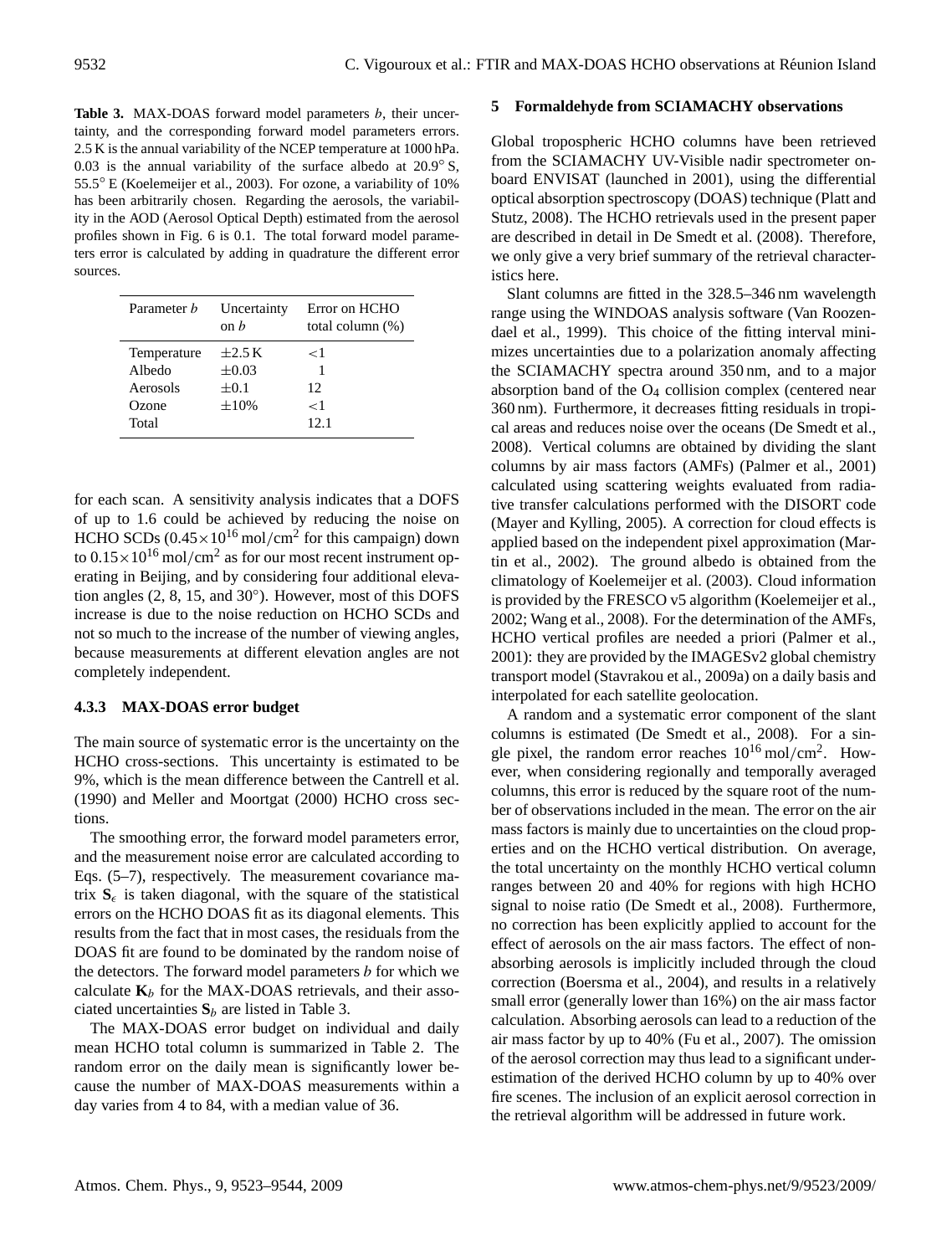In this study, daily averaged HCHO columns have been calculated in a region of 500 km around Saint-Denis, using observations with a cloud fraction below 0.4. Only days for which at least 20 SCIAMACHY pixels were available and for which the total error was smaller than  $2.5 \times 10^{15}$  mol/cm<sup>2</sup> have been selected. In 2004, the mean total error on the daily averaged columns is 40%, divided into 15% of random errors and 37% of systematic errors. The mean number of satellite observations per day is 200. In 2007, total errors are larger. There are two reasons for this. First, the degradation of the satellite with years increases the fitting residuals. This impacts the random error. Second, the observed cloud fractions are larger, which increases the AMF uncertainties and reduces the number of pixels included in the daily means. The mean total error is 60% (30% random and 51% systematic) and the averaged number of observations is only 100.

## **6 Formaldehyde from the CTM IMAGESv2**

The global IMAGESv2 chemistry-transport model (CTM) is an updated version of the IMAGES model (Müller and [Brasseur,](#page-19-21) [1995;](#page-19-21) Müller and Stavrakou, [2005\)](#page-20-17). It calculates the daily mean concentrations of 80 trace gases at a horizontal resolution of  $4\times5$  degrees and 40 vertical levels extending from the surface up to the top of the troposphere. Monthly mean ECMWF wind fields are used to drive advection of chemical compounds, whereas boundary layer diffusion, deep convection and other cloud processes are parameterized using daily ECMWF fields. The NMVOC chemical mechanism of the model has been revised on the basis of box model calculations with the quasi-explicit Master Chemical Mechanism (MCM, [Saunders et al.,](#page-20-18) [2003\)](#page-20-18) in order to provide a more reliable representation of the formaldehyde produced by pyrogenic and biogenic hydrocarbon emissions [\(Stavrakou et al.,](#page-20-0) [2009a\)](#page-20-0). The model time step is equal to one day. Diurnal cycle simulations with a time step of 20 min are performed to derive correction factors for the kinetic and photolysis rates [\(Stavrakou et al.,](#page-20-0) [2009a\)](#page-20-0).

Anthropogenic NMVOC emissions are obtained from the EDGAR v3.3 database for 1997 [\(Olivier et al.,](#page-20-19) [2001\)](#page-20-19), vegetation fire emissions from the GFEDv2 database [\(van der](#page-21-14) [Werf et al.,](#page-21-14) [2006\)](#page-21-14), and isoprene emissions from the MEGAN-ECMWF inventory (Müller et al., [2008\)](#page-20-20). A diurnal fire profile based on [Giglio](#page-19-22) [\(2007\)](#page-19-22) is applied to the diurnal cycle calculations [\(Stavrakou et al.,](#page-20-0) [2009a\)](#page-20-0). Further, the largescale fire injection heights are obtained from [Dentener et al.](#page-18-6) [\(2006\)](#page-18-6).

Prescribed monthly mean climatological OH fields from [Spivakovsky et al.](#page-20-21) [\(2000\)](#page-20-21) are used to test the influence of OH on the calculated HCHO columns.

The HCHO columns have been calculated with and without accounting for the averaging kernels of the measured FTIR and MAX-DOAS columns.



<span id="page-10-1"></span>**Fig. 8.** Daily means of formaldehyde total columns above Saint-Denis from FTIR, MAX-DOAS and SCIAMACHY measurements during the 2004 campaign.



<span id="page-10-2"></span>**Fig. 9.** Formaldehyde daily mean FTIR total columns and daily averaged SCIAMACHY columns in a region of 500 km around Saint-Denis during the 2007 campaign.

The chemical simulations are conducted for 2004, 2005, and 2007 following a 4-month initialization.

#### <span id="page-10-0"></span>**7 Results**

Figure [8](#page-10-1) displays the time series of the daily mean total columns of HCHO from FTIR, MAX-DOAS and SCIA-MACHY observations in the period common to the FTIR and MAX-DOAS measurements campaigns, i.e., from August to November 2004. Analogously, Fig. [9](#page-10-2) shows the time series of FTIR and SCIAMACHY daily mean total columns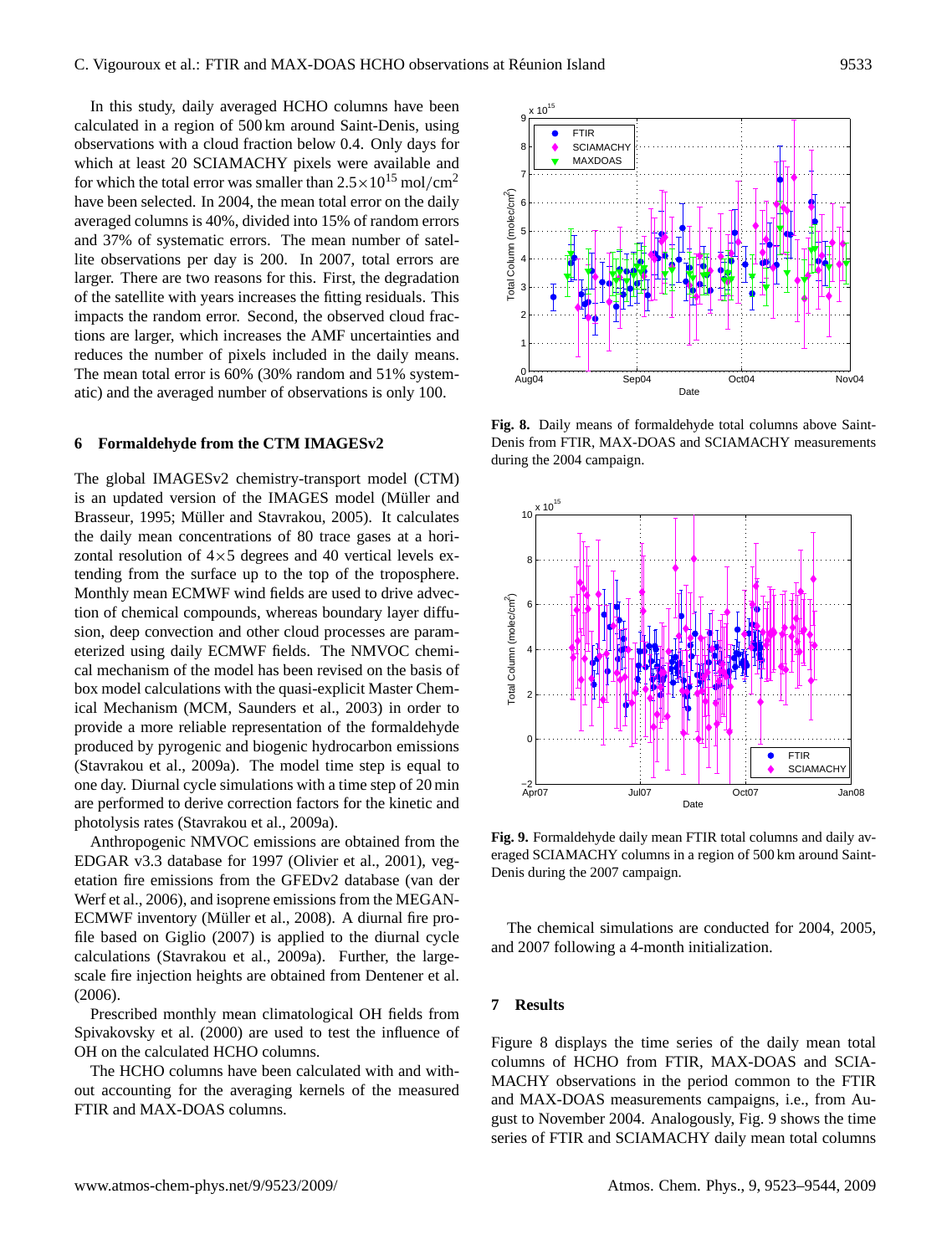during the 2007 FTIR campaign. The error bars represent the total error on the daily mean column, as discussed in Sects. [3.3.2,](#page-5-1) [4.3.3,](#page-9-1) and [5,](#page-9-2) for FTIR, MAX-DOAS and SCIA-MACHY, respectively.

The comparisons between FTIR and MAX-DOAS, between FTIR and SCIAMACHY, and between MAX-DOAS and SCIAMACHY, are discussed in Sects. [7.1,](#page-11-0) [7.2](#page-12-0) and [7.3,](#page-13-0) respectively. In these three sections, we present a statistical analysis of the differences between the daily means total column of the two data sets on coincident days. In order to validate the measurements, the mean and standard deviation of these differences should be compared to the systematic and the random errors on an individual difference, respectively. To calculate the difference between profiles or columns from two different sounders and the error on this difference, we use the formalism of [Rodgers and Connor](#page-20-22) [\(2003\)](#page-20-22). In each case, we explicitely apply this formalism to direct comparisons, and to corrected comparisons for which the different vertical sensitivity of the data sets is taken into account via their respective averaging kernels.

#### <span id="page-11-0"></span>**7.1 FTIR versus MAX-DOAS**

It can be seen in Fig. [8](#page-10-1) that the daily means of FTIR and MAX-DOAS total columns measured on coincident days are in very good agreement, considering their total error bars.

The statistical analysis of the differences between the FTIR and MAX-DOAS measurements has been performed as follows. We have first calculated the direct differences (FTIR–DOAS) for the 24 days of coincident measurements. As FTIR and MAX-DOAS use the same a priori profile, we can directly compare the retrieved profiles without adjusting them for different a priori, as described in Eq. (10) of [Rodgers and Connor](#page-20-22) [\(2003\)](#page-20-22).

The error covariance matrix of the difference between the retrieved profiles from two different sounders is given by Eq. (13) of [Rodgers and Connor](#page-20-22) [\(2003\)](#page-20-22). Taking into account that, in our case, (1) the a priori profile  $x_a$  and the covariance matrix **S**var are the same for FTIR and MAX-DOAS; and (2) the FTIR and MAX-DOAS retrievals use different vertical grids, we calculate the random error covariance matrix  $S_{\delta_{\text{direct}}}^{\text{rand}}$  as follows:

$$
\mathbf{S}^{\text{rand}}_{\delta_{\text{direct}}} = \mathbf{W}_{21} \mathbf{S}^{\text{rand}}_{1} \mathbf{W}_{21}^{T} + \mathbf{S}^{\text{rand}}_{2} + (\mathbf{W}_{21} \mathbf{A}_{1} \mathbf{W}_{12} - \mathbf{A}_{2})^{T} \mathbf{S}_{\text{var}} (\mathbf{W}_{21} \mathbf{A}_{1} \mathbf{W}_{12} - \mathbf{A}_{2}),
$$
\n(9)

with  $A_1$  and  $S_1^{\text{rand}}$  the averaging kernel matrix and the random error covariance matrix (noise and forward model parameters errors) for the MAX-DOAS retrievals,  $\mathbf{A}_2$  and  $\mathbf{S}_2^{\text{rand}}$ the averaging kernel matrix and the random error covariance matrix (noise and forward model parameters errors) for the FTIR retrievals, **S**var expressed in the FTIR grid, and **W**<sup>21</sup> and **W**<sup>12</sup> the grid transformation matrices defined in [Calisesi](#page-18-7) [et al.](#page-18-7) [\(2005\)](#page-18-7). As seen for the random error on the FTIR and

MAX-DOAS daily mean total columns,  $S_1^{\text{rand}}$  and  $S_2^{\text{rand}}$  are the MAX-DOAS and FTIR random error covariance matrices divided respectively by the number of MAX-DOAS and FTIR measurements used in the daily mean comparisons.

The systematic error covariance matrix  $S_{\delta_{\text{disc}}}^{\text{syst}}$  $\delta_{\text{direct}}$  can be calculated as:

$$
\mathbf{S}_{\delta_{\text{direct}}}^{\text{syst}} = \mathbf{W}_{21} \mathbf{S}_1^{\text{syst}} \mathbf{W}_{21}^T + \mathbf{S}_2^{\text{syst}}.
$$
 (10)

Or, as we are interested in the error on total column differences, we can obtain it directly as:

$$
\Delta \text{TC}^{\text{syst}}_{\delta} = \sqrt{\left(\Delta \text{TC}^{\text{syst}}_{\text{FTIR}}\right)^{2} + \left(\Delta \text{TC}^{\text{syst}}_{\text{DOAS}}\right)^{2}}.
$$
 (11)

However, as discussed before, the FTIR measurements are sensitive to the whole partial column below about 20 km, while the MAX-DOAS measurements are sensitive only below 2.5 km. To take this into account, we follow Eq. (28) of [Rodgers and Connor](#page-20-22) [\(2003\)](#page-20-22) where we smooth the FTIR profile  $x_2$  with the MAX-DOAS averaging kernels  $A_1$ , i.e., we degrade the profile with the higher vertical resolution (cf. DOFS FTIR=1.1) to the lower resolution (cf. DOFS MAX- $DOAS=0.7$ :

<span id="page-11-1"></span>
$$
\boldsymbol{x}_2^{\text{smooth}} = \boldsymbol{x}_a + \mathbf{A}_1 \ast (\boldsymbol{x}_2 - \boldsymbol{x}_a). \tag{12}
$$

The random and systematic error covariance matrices on the differences, denoted as  $S_{\delta_{\text{smooth}}}^{\text{rand}}$  and  $S_{\delta_{\text{sm}}}^{\text{sys}}$  $\delta_{\text{smooth}}$ , respectively, are calculated according to Eq. (30) of [Rodgers and Connor](#page-20-22) [\(2003\)](#page-20-22) and Eq. (22) of [Calisesi et al.](#page-18-7) [\(2005\)](#page-18-7):

$$
\mathbf{S}_{\delta_{\text{smooth}}}^{\text{rand}} = \mathbf{W}_{21} \mathbf{S}_{1}^{\text{rand}} \mathbf{W}_{21}^{T}
$$
(13)  
+ (\mathbf{W}\_{21} \mathbf{A}\_{1} \mathbf{W}\_{12})^{T} \mathbf{S}\_{2}^{\text{rand}} (\mathbf{W}\_{21} \mathbf{A}\_{1} \mathbf{W}\_{12})  
+ (\mathbf{I}\_{2} - \mathbf{A}\_{2})^{T} (\mathbf{W}\_{21} \mathbf{A}\_{1} \mathbf{W}\_{12})^{T} \mathbf{S}\_{\text{var}} (\mathbf{W}\_{21} \mathbf{A}\_{1} \mathbf{W}\_{12})  
(\mathbf{I}\_{2} - \mathbf{A}\_{2})  

$$
\mathbf{S}_{\delta_{\text{smooth}}}^{\text{syst}} = \mathbf{W}_{21} \mathbf{S}_{1}^{\text{syst}} \mathbf{W}_{21}^{T}
$$
+ (\mathbf{W}\_{21} \mathbf{A}\_{1} \mathbf{W}\_{12})^{T} \mathbf{S}\_{2}^{\text{syst}} (\mathbf{W}\_{21} \mathbf{A}\_{1} \mathbf{W}\_{12}),(14)

with **I**<sub>2</sub> the identity matrix on the FTIR grid. We have expressed all matrices on the FTIR retrieval grid, because it is the coarser grid (below 10 km) and therefore the interpolation errors are smaller.

Table [4](#page-12-1) summarizes the comparisons between the FTIR and MAX-DOAS data sets in 2004. The table lists the weigthed mean differences and standard deviations, as well as the mean values for the random and systematic errors on the differences.

Confirming the good agreement seen in Fig. [8,](#page-10-1) the mean difference FTIR-DOAS lies within the systematic error, and the standard deviation is close to the random error. We see from Table [4](#page-12-1) the expected effect of the averaging kernels on the comparisons: the standard deviation of the difference is significantly decreased, as well as the random error on the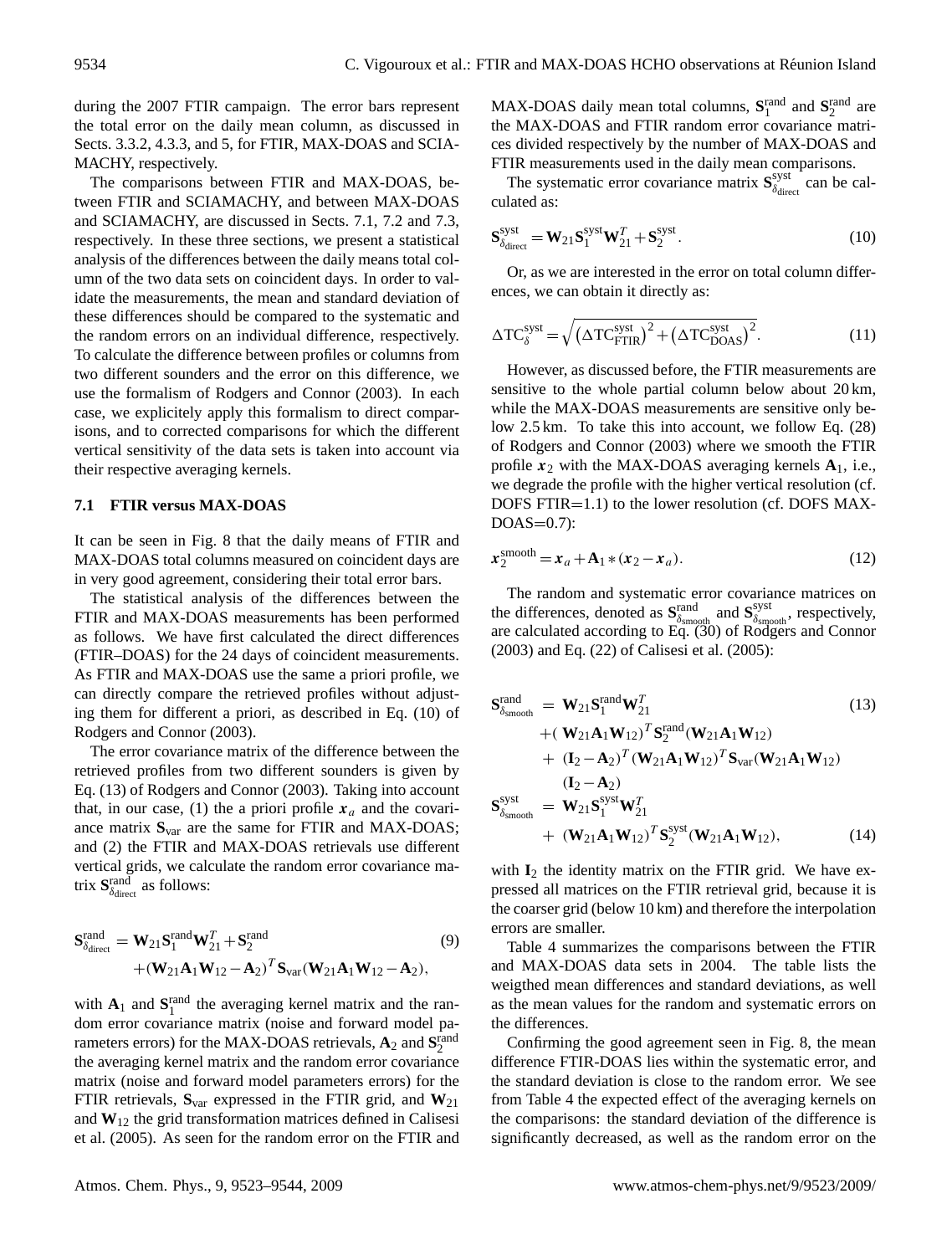<span id="page-12-1"></span>**Table 4.** Weigthed mean differences, and standard deviations, (1) between the FTIR and MAX-DOAS daily mean total columns, and (2) between the FTIR "smoothed total columns" (calculated from the FTIR profiles which have been smoothed with the MAX-DOAS averaging kernels) and the MAX-DOAS daily mean total columns. The mean of the random and systematic errors on the differences are also given. All values are in %.

| Comparisons         | Mean $\pm$ Std     | Systematic              | Random                  |
|---------------------|--------------------|-------------------------|-------------------------|
|                     | $\lceil 96 \rceil$ | error $\lceil\% \rceil$ | error $\lceil\% \rceil$ |
| $FTIR - DOAS$       | $-0.3 \pm 18.3$    | 13.1                    | 26.4                    |
| $FTIRsmooth - DOAS$ | $-8.4 \pm 7.8$     | 10.0                    | 4.7                     |

difference. While the mean of the differences still lies within the systematic error, we see that the standard deviation is slightly larger than the random error, probably due to the errors associated with the grid conversions, as discussed in [Calisesi et al.](#page-18-7) [\(2005\)](#page-18-7).

#### <span id="page-12-0"></span>**7.2 FTIR versus SCIAMACHY**

Figures [8](#page-10-1) and [9](#page-10-2) show the daily mean FTIR total columns compared to the daily SCIAMACHY columns in a region of 500 km around Saint-Denis, during the two FTIR campaigns in 2004 and 2007, respectively. The agreement between FTIR and SCIAMACHY total columns is very good: their values coincide within the given errors bars. The day-to-day variability is well reproduced by both instruments, as seen for example in Fig. [8](#page-10-1) for the especially low total columns in mid-August 2004 or the very high values in mid-October 2004. We see in Fig. [9](#page-10-2) that both instruments show the same seasonal behaviour with a minimum in August–September. We note that, due to larger cloud contamination, the SCIA-MACHY errors are larger in 2007 than in 2004, as already mentioned in Sect. [5.](#page-9-2)

For the 21 and 28 coincidences in 2004 and 2007, respectively, the statistical analysis of the differences between FTIR and SCIAMACHY HCHO total columns has been performed as follows. Since the retrievals have used different a priori profiles, we adjust the two retrieved products to a comparison ensemble  $x_c$  by adding to each of them the term  $(\mathbf{A}_i - \mathbf{I})(x_{ai} - x_c)$  [\(Rodgers and Connor,](#page-20-22) [2003\)](#page-20-22). We have chosen  $x_c$  to be the a priori FTIR profile  $x_{a,\text{FTIR}}=x_a$ . The SCIAMACHY retrievals have been made using a zero linearization point [\(De Smedt et al.,](#page-19-0) [2008,](#page-19-0) following the work of [Eskes and Boersma,](#page-19-23) [2003\)](#page-19-23), thus  $x_{a,\text{SCIA}} = 0$ . So, the FTIR retrieval products to be used for comparisons remain unchanged while we have to add the term  $(A<sub>SCIA</sub> - I)(0-x<sub>a</sub>)$  to the SCIAMACHY products. Therefore, the SCIAMACHY total columns for comparison  $c_1^{\text{compar}}$  $\frac{1}{1}$  become:

<span id="page-12-2"></span>
$$
c_1^{\text{compar}} = c_1 + c_a - \boldsymbol{a}_1^T \boldsymbol{x}_a^{\text{pc}},
$$
\n(15)

in which  $c_1$  is the retrieved SCIAMACHY total column,  $a_1$ the associated total column averaging kernel,  $c_a$  the FTIR a priori total column and  $x_a^{\text{pc}}$  the FTIR a priori profile of layers partial columns, expressed in mol/cm<sup>2</sup>.

The direct difference between both instruments is then:

$$
\delta_{\text{direct}} = c_2 - c_1 - c_a + \mathbf{a}_1^T \mathbf{x}_a^{\text{pc}},\tag{16}
$$

 $c_2$  being the FTIR retrieved total column.

The variance of this difference is given by Eq. (24) of [Rodgers and Connor](#page-20-22) [\(2003\)](#page-20-22). If we decompose it into its random and systematic components, we have:

$$
\left(\sigma_{\text{direct}}^{\text{rand}}\right)^2 = \left(\sigma_1^{\text{rand}}\right)^2 + \left(\sigma_2^{\text{rand}}\right)^2\tag{17}
$$

$$
+(\mathbf{a}_1 - \mathbf{a}_2)^T \mathbf{S}_{\text{var}}^{\text{pc}}(\mathbf{a}_1 - \mathbf{a}_2)
$$

$$
(\sigma_{\text{direct}}^{\text{syst}})^2 = (\sigma_1^{\text{syst}})^2 + (\sigma_2^{\text{syst}})^2, \tag{18}
$$

where  $a_2$  is the FTIR total column averaging kernel and  $S^{\text{pc}}_{\text{var}}$ is expressed in the FTIR grid and in partial column units.  $a_1$ can easily be interpolated in the FTIR grid, since it is independent of the layer width in case of SCIAMACHY.

As in the previous section, in order to take into account the difference in vertical sensitivity of both instruments, we calculate the "smoothed FTIR total columns" following Eq. [\(12\)](#page-11-1):

<span id="page-12-3"></span>
$$
c_2^{\text{smooth}} = c_a + \boldsymbol{a}_1^T \cdot (\boldsymbol{x}_2^{\text{pc}} - \boldsymbol{x}_a^{\text{pc}}),
$$
\n(19)

with  $x_2^{pc}$  $\frac{p}{2}$  the FTIR retrieved profile expressed in partial column units.

The difference between the smoothed FTIR total column and the SCIAMACHY total columns is then, combining Eqs. [\(15\)](#page-12-2) and [\(19\)](#page-12-3):

$$
\delta_{\text{smooth}} = \boldsymbol{a}_1^T * \boldsymbol{x}_2^{\text{pc}} - c_1. \tag{20}
$$

The variance of this difference is given by Eq. (27) of [Rodgers and Connor](#page-20-22) [\(2003\)](#page-20-22). If we separate the random and systematic component, we obtain:

$$
(\sigma_{\text{smooth}}^{\text{rand}})^2 = (\sigma_1^{\text{rand}})^2 + \mathbf{a}_1^T \mathbf{S}_2^{\text{rand},\text{pc}} \mathbf{a}_1
$$
  
+
$$
\mathbf{a}_1^T (\mathbf{I}_2 - \mathbf{A}_2^{\text{pc}}) \mathbf{S}_{\text{var}}^{\text{pc}} (\mathbf{I}_2 - \mathbf{A}_2^{\text{pc}})^T \mathbf{a}_1
$$
  

$$
(\sigma_{\text{smooth}}^{\text{syst}})^2 = (\sigma_1^{\text{syst}})^2 + \mathbf{a}_1^T \mathbf{S}_2^{\text{syst},\text{pc}} \mathbf{a}_1,
$$
 (22)

where  $A_2^{pc}$  $2^{\text{pc}}$  and  $S_2^{\text{pc}}$  $2<sup>pc</sup>$  are the FTIR averaging kernel and error covariance matrices, expressed in partial column units.

The comparison between FTIR and SCIAMACHY columns is summarized in Table [5,](#page-13-1) for the 2004 and 2007 campaigns. The agreement is very good in 2004: the means of the differences are within the systematic error for both direct and FTIR smoothed comparisons, and the standard deviations correspond nicely to the random error budget. In 2007, the means are still within the systematic errors but the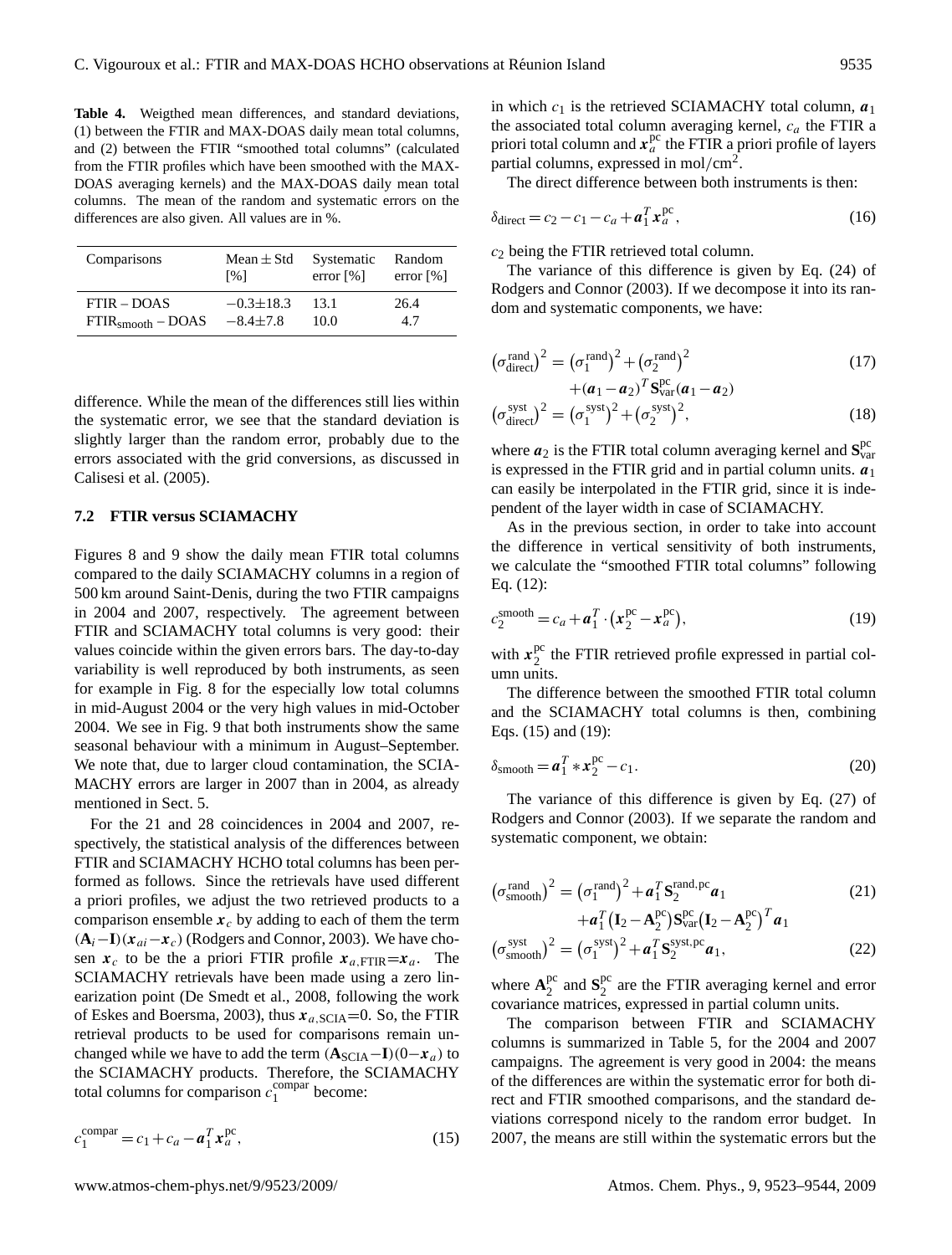<span id="page-13-1"></span>**Table 5.** Weigthed mean differences, and standard deviations, (1) between the ground-based (FTIR or MAX-DOAS) and SCIA-MACHY daily mean total columns, and (2) between the groundbased "smoothed total columns" (calculated from the FTIR (or MAX-DOAS) profiles which have been smoothed with the SCIA-MACHY total column averaging kernels) and the SCIAMACHY daily mean total columns. The mean of the random and systematic errors on the differences are also given. All values are in %.

| Comparisons         | Mean $\pm$ Std<br>[%] | Systematic<br>error $\lceil\% \rceil$ | Random<br>error $\lceil\% \rceil$ |
|---------------------|-----------------------|---------------------------------------|-----------------------------------|
| FTIR - SCIA 2004    | $-4.6 \pm 20.3$       | 39.9                                  | 22.1                              |
| $FTIRsmooth - SCHA$ | $-3.6 \pm 20.6$       | 39.8                                  | 21.7                              |
| $FTIR - SCIA 2007$  | $+17.0 \pm 54.3$      | 56.8                                  | 37.0                              |
| $FTIRsmooth - SCHA$ | $+18.1 \pm 54.4$      | 56.5                                  | 35.4                              |
| $DOAS - SCIA$       | $-11.2 \pm 30.5$      | 42.3                                  | 30.6                              |
| $DOASsmooth - SCHA$ | $-16.9 \pm 31.0$      | 42.3                                  | 32.5                              |

observed standard deviations (about 54%) are larger than the random errors (only about 35%). One explanation can be given for the latter discrepancy. The SCIAMACHY total columns being spatial averages, a geolocation error exists, which is not taken into account. This could have a larger effect in 2007, when the number of pixels included in the daily means is reduced due to enhanced cloud fractions.

We notice also from Table [5,](#page-13-1) that the smoothing of the FTIR profiles with the SCIAMACHY total column averaging kernels does not significantly improve the comparisons. This is probably due to the fact that both instruments have similar total column averaging kernels, as illustrated in Fig. [10.](#page-13-2)

# <span id="page-13-0"></span>**7.3 MAX-DOAS versus SCIAMACHY**

Although the total column averaging kernels, given in Fig. [10,](#page-13-2) show that MAX-DOAS and SCIAMACHY instruments have a maximum sensitivity to formaldehyde in two different parts of the atmosphere (0–2 km for MAX-DOAS and above 2 km for SCIAMACHY), the comparison of both data sets is found to be relevant because (1) between 0 and 2 km of altitude both total column averaging kernels are at least in the 0.3–0.8 range (see Fig. [10\)](#page-13-2), and (2) about 40% of the formaldehyde total column is present in this altitude range.

The time series of MAX-DOAS and SCIAMACHY total columns from August 2004 to August 2005 are depicted in Fig. [11.](#page-13-3) It can be seen that the MAX-DOAS time series of total columns shows a smaller day-to-day variability than the SCIAMACHY one. This could be explained by the fact that MAX-DOAS measurements underestimate the variability of formaldehyde above 2 km, while SCIAMACHY tends to overestimate it above 3 km (total column averaging kernels larger than 1). We can note that the FTIR total col-



<span id="page-13-2"></span>**Fig. 10.** FTIR, MAX-DOAS and SCIAMACHY total column averaging kernels.



<span id="page-13-3"></span>**Fig. 11.** Daily means of formaldehyde total columns above Saint-Denis from MAX-DOAS and SCIAMACHY measurements from August 2004 to August 2005.

umn averaging kernel is larger than 1 above 5 km (Fig. [10\)](#page-13-2), which means that the FTIR variability could also be overestimated. Above this altitude only about 24% of the formaldehyde total column is present (and only 10% above 10 km), thus the effect on the total column variability should not be too large. However, the effect of underestimation of the variability for MAX-DOAS and overestimation for FTIR is taken into account in their respective error bars via the smoothing error. One should keep in mind that this smoothing error has been calculated with our best estimate of the formaldehyde natural variability (PEM-Tropics-B measurements, see Sect. [2\)](#page-1-0) which could be an underestimation of the variability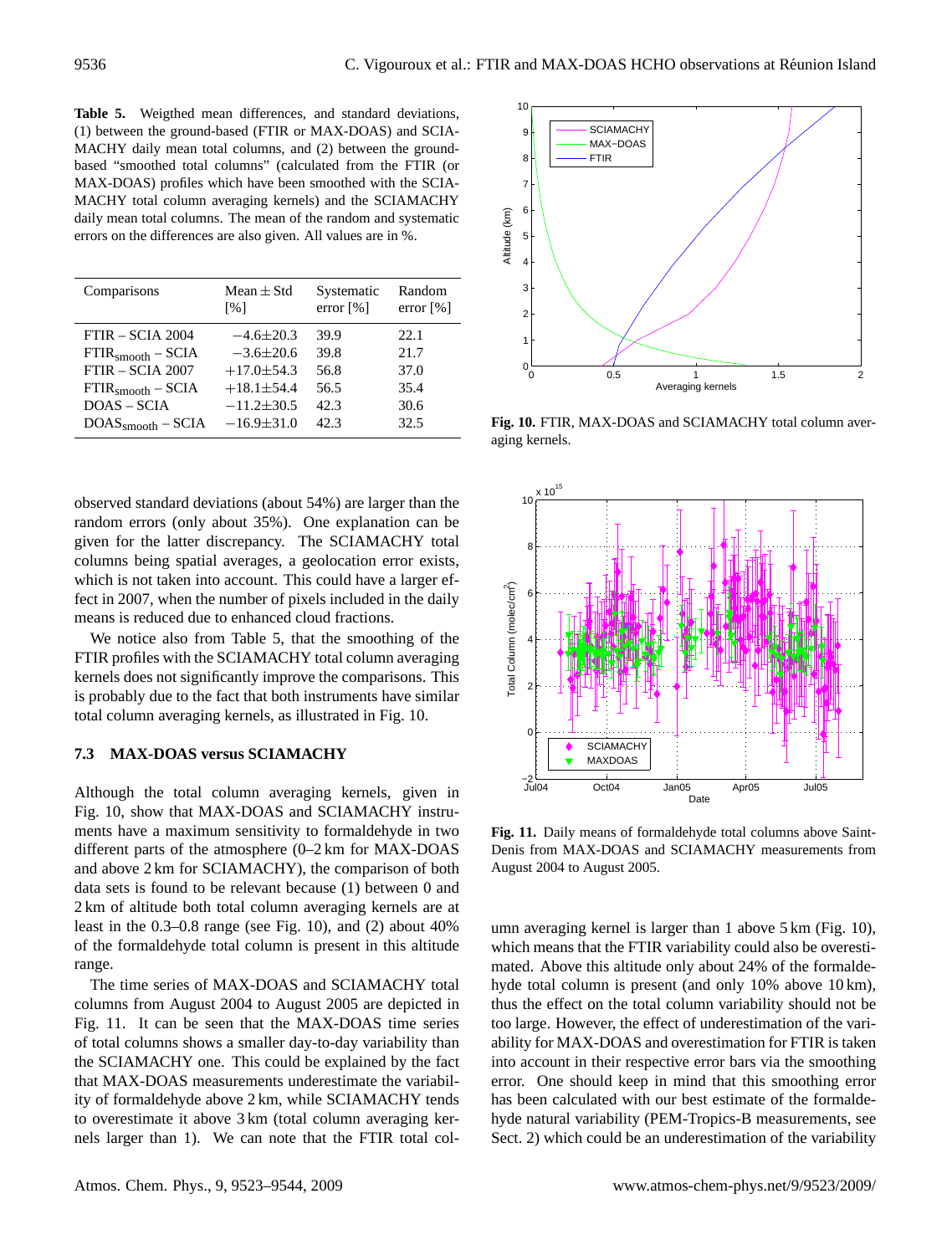**Table 6.** Performed simulations.

<span id="page-14-2"></span>

S2 Use OH fields from [Spivakovsky et al.](#page-20-21) [\(2000\)](#page-20-21)

at Réunion Island: as discussed in the following Sect. [8,](#page-14-0) Réunion Island is affected by long-range transport of HCHO precursors from Madagascar.

Using the same formalism as in Sect. [7.2,](#page-12-0) we give in Table [5](#page-13-1) the statistical analysis and error budget for the MAX-DOAS and SCIAMACHY comparisons. The agreement is reasonably good with weighted mean and standard deviation of the differences between "MAX-DOAS smoothed" and SCIAMACHY total columns of  $-16.9\pm31.0$ %. The standard deviation corresponds nicely to the random error on the difference (32.5%).

# **7.4 FTIR and MAX-DOAS versus IMAGESv2**

The FTIR and MAX-DOAS HCHO daily mean total columns are compared in Figs. [12](#page-14-1) and [13](#page-15-0) to the formaldehyde columns simulated by the IMAGESv2 model and interpolated for the measurement site. The performed model simulations are summarized in Table [6.](#page-14-2) The sensitivity run S2 is motivated by the important role played by the hydroxyl radical (OH). The oxidation of methane by OH is by far the largest source of formaldehyde in the troposphere, in particular over remote areas. The simulation S3 includes the oxidation of methane by chlorine atoms in the marine boundary layer (MBL), which could account for about 5% of the global tropospheric sink of methane according to an estimation based on isotopic measurements [\(Allan et al.,](#page-18-8) [2007\)](#page-18-8). The chlorine concentrations in the MBL are parameterized as in [Allan et al.](#page-18-8) [\(2007\)](#page-18-8) as a function of latitude and season, with an annual average of  $18 \times 10^3$  molcm<sup>-3</sup> and a large seasonal cycle. The chemistry of chlorine has been considered previously as a possible explanation for the underestimation of modeled formaldehyde and peroxy radical concentrations against ship measurements in the Indian ocean [\(Burkert et al.,](#page-18-9) [2003;](#page-18-9) [Wagner et al.,](#page-21-15) [2002\)](#page-21-15).

Model results obtained in simulations S1 and S2 are shown in Figs. [12](#page-14-1) and [13.](#page-15-0) In both cases, the averaging kernels of the instruments were applied to the modeled profiles in the determination of the total column. For illustration purposes, vertical columns calculated without taking the averaging kernels into account are also shown. The results of simulation S3 are omitted since they are found to differ only very marginally from simulation S1. More precisely, although the formaldehyde production due to the presence of chlorine in the MBL increases the formaldehyde concentration by 5–15% at surface level, its impact on the total column is only 1–2% (taking the averaging kernels into account).



<span id="page-14-1"></span>Fig. 12. FTIR and IMAGESv2 (S1 in magenta; S2 in cyan) formaldehyde total columns during the two FTIR campaigns in 2004 (top) and 2007 (bottom). The arrows correspond to dates mentioned in the discussion (Sect. [8\)](#page-14-0): the 14 August, 14 and 29 September, 12 and 21 October 2004 (top plot); and the 3, 5, 11 and 12 June, 6, 18, and 31 August, 24 September, and 11 October 2007 (bottom plot).

Table [7](#page-15-1) summarizes the results of the comparisons for the two campaigns of FTIR measurements in 2004 and 2007 (52 and 84 coincidences, respectively), and for the MAX-DOAS campaign measurements (70 coincidences).

## <span id="page-14-0"></span>**8 Discussion**

Réunion Island, being a small island located in the Indian Ocean, can be seen as a remote marine site where the methane oxidation is the dominant formaldehyde source. However, it is situated only 700 km from the East coast of

S3 Use Cl fields in MBL from [Allan et al.](#page-18-8) [\(2007\)](#page-18-8)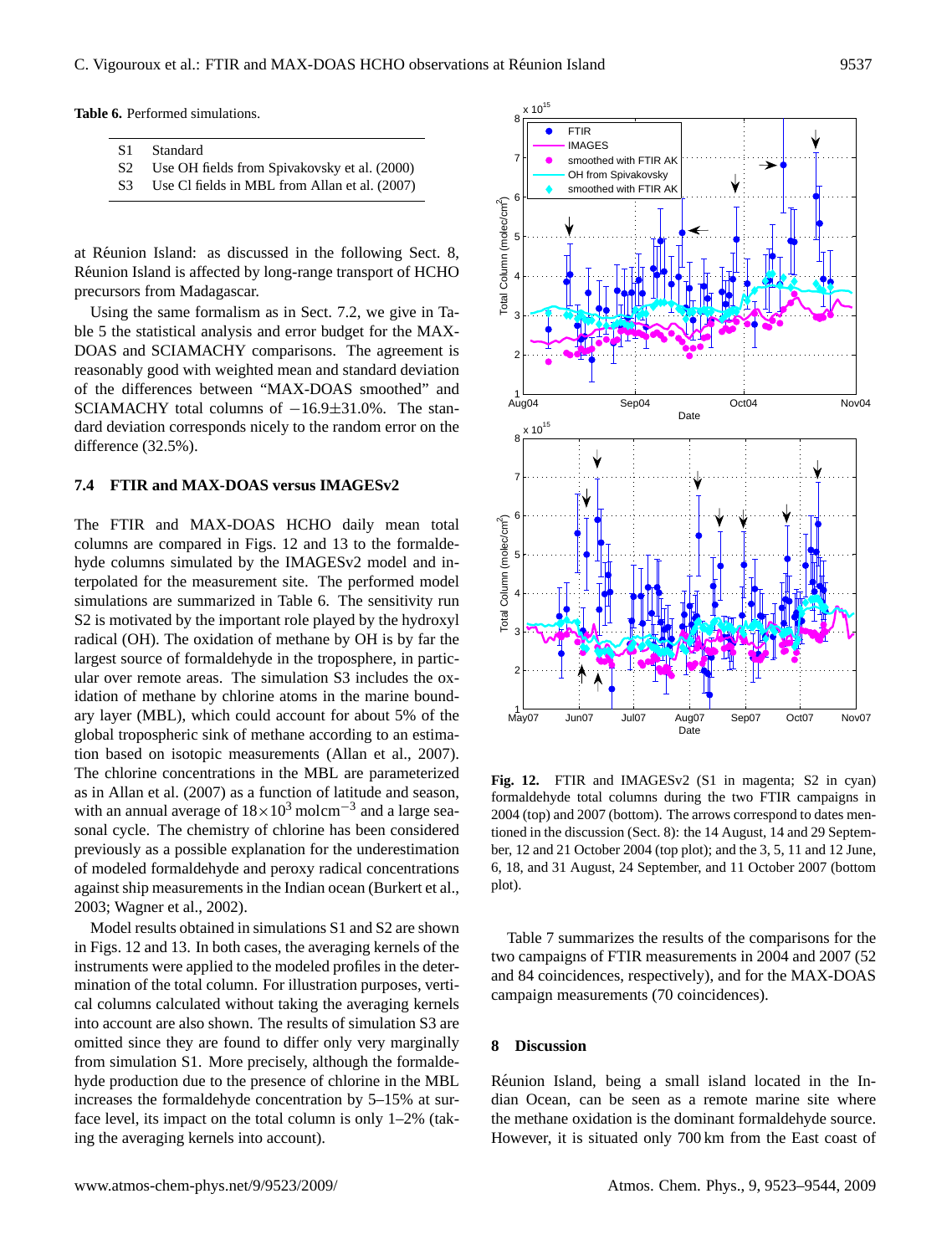

<span id="page-15-0"></span>**Fig. 13.** MAX-DOAS and IMAGESv2 formaldehyde total columns.

Madagascar and about 2000 km from southeastern Africa, regions with large biogenic NMVOC emissions as well as extensive vegetation fires during the May–November period. Although formaldehyde itself has a too short lifetime (a few hours) to be directly transported over such distances, pyrogenic and biogenic NMVOC precursors (e.g. ethane, methanol, acetic acid, etc.) and oxidation products (e.g. certain organic nitrates, hydroperoxides, etc.) can be transported to Réunion Island and lead to enhanced formaldehyde formation.

As seen in Figs. [9](#page-10-2) and [11,](#page-13-3) ground-based and SCIA-MACHY measurements show a minimum of formaldehyde in local winter, which is also found in the IMAGESv2 model (Figs. [12](#page-14-1) and [13\)](#page-15-0). This minimum is primarily due to the lower radiation and humidity levels prevailing during this period, which lead to lower OH concentrations and therefore to lower methane oxidation rates. The model predicts a maximum of formaldehyde in January–March (Fig. [13\)](#page-15-0), also found in the MAX-DOAS and SCIAMACHY measurements (Fig. [11\)](#page-13-3). Unfortunately, only few ground-based measurements are available in this period due to the prevalence of cloudy conditions.

However, discrepancies are found regarding the amplitude of the seasonal variations: for example, the FTIR columns increase by about 50–60 % between July–August and October, whereas the modeled values (taking FTIR averaging kernels into account) increase by about 40% in the same time period (Fig. [12\)](#page-14-1). The MAX-DOAS measurements show a smaller seasonal amplitude (about 30%, Fig. [13\)](#page-15-0), primarily because of the rather low degrees of freedom for signal ( $DOFS=0.7$ ) and the fact that MAX-DOAS is sensitive only below 2.5 km. This is confirmed in Fig. [13](#page-15-0) where we see that the amplitude of the modeled seasonal cycle is strongly reduced by the application of the MAX-DOAS averaging kernels.

<span id="page-15-1"></span>**Table 7.** Weigthed mean differences, and standard deviations (in %), between the ground-based and the modeled HCHO total columns. In all cases, the averaging kernels of the instruments were applied in the calculation of the simulated columns.

| Comparisons             | Mean $\pm$ Std [%] |
|-------------------------|--------------------|
| $FTIR - IMAGESS 1 2004$ | $30.5 \pm 22.1$    |
| $FTIR - IMAGESS 22004$  | $8.5 \pm 19.6$     |
| $FTIR - IMAGESS1 2007$  | $25.0 \pm 26.9$    |
| $FTIR - IMAGESS 22007$  | $9.4 \pm 25.5$     |
| DOAS – IMAGES S1        | $14.5 \pm 12.7$    |
| DOAS – IMAGES S2        | $8.0 \pm 12.9$     |
|                         |                    |



<span id="page-15-2"></span>**Fig. 14.** Daily means of FTIR HCHO (in blue) and CO (in red) [\(Senten et al.,](#page-20-7) [2008\)](#page-20-7) total columns at Réunion Island in 2004 (left) and 2007 (right). The CO total columns have been multiplied by a factor  $2 \times 10^{-3}$ . Only coincident days are shown.

Both the FTIR and SCIAMACHY total columns show a high day-to-day variability (Figs. [8](#page-10-1) and [9\)](#page-10-2), which is not captured by the model. The largest disagreements between FTIR and the model appear in October 2004 and in June 2007. The day-to-day variability of the MAX-DOAS columns is also higher than in the model, e.g. in June 2005, when values above  $4 \times 10^{15}$  mol/cm<sup>2</sup> are found (Fig. [13\)](#page-15-0) while the modeled values are at their minimum (around  $3 \times 10^{15}$  mol/cm<sup>2</sup>).

The large temporal variability of FTIR formaldehyde columns might be partly elucidated by their good correlation (0.7) with CO total columns measured with the same instrument [\(Senten et al.,](#page-20-7) [2008\)](#page-20-7) during the period from August to November, when the fire season is at its maximum in southeastern Africa and Madagascar (see Fig. [14\)](#page-15-2). This result suggests that long-range transport of HCHO precursors from these regions can explain the large temporal variability of observed HCHO columns. The general underestimation of the modeled columns against FTIR measurements (by ca. 25% on average, see Table [7\)](#page-15-1) would therefore reflect either an underestimation of NMVOC emissions in Southeast Africa and Madagascar in the model, or an underestimation of the role of long-range transport from these source regions to the measurement site. This interpretation is consistent with the comparatively lower bias found between the model and the MAX-DOAS measurements, since the DOAS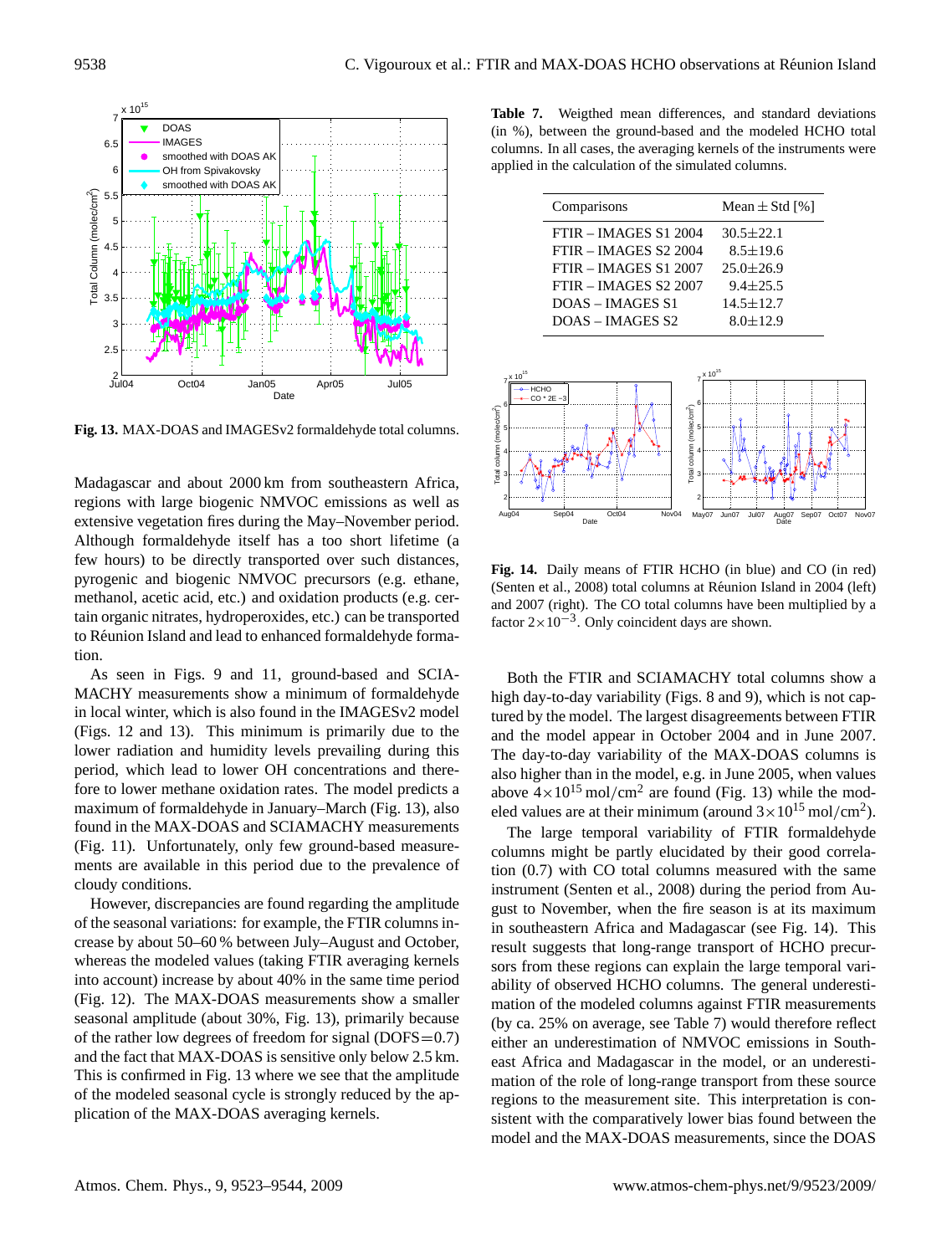technique is mostly sensitive to the lowermost atmospheric layers (below 2.5 km), where long-range transport is ineffective (see below).

To assess the role of long-range transport on the observations at Réunion Island, we used the Lagrangian particle dispersion model FLEXPART v.6.2 [\(Stohl et al.,](#page-21-16) [2005\)](#page-21-16). The model was driven by 3-hourly  $1° \times 1°$  windfields from ECMWF. For this study, for each day during our measurement campaign, the model released 1 million particles between 0–10 km above Saint-Denis at 05:00 UT. Backward trajectories were calculated using a CO tracer. The calculated backward trajectory output (i.e., the response function) is related to the particles residence time in the output grid cells. In our case the response function  $\text{(sm}^3\text{kg}^{-1})$  at a given location equals the residence time divided by the local total air mass concentration. When multiplying by a 3-D field of emission mass fluxes ( $kgm^{-3} s^{-1}$ ), one can derive the strength of the contribution of a particular location (source strength) to the observations at Réunion Island at a given time. We use CO as a qualitative proxy for the emissions of HCHO and its precursors. The CO emission fluxes were obtained from the GFEDv2 fire emission database. Apart from its limited temporal resolution (8 days) and intrinsic uncertainties, an additional major uncertainty is the emission injection height. At Réunion Island, the dominant transport pathway at low altitudes (below 4 km during most of the fire season) originates from the South-East [\(Taupin et al.,](#page-21-17) [1999\)](#page-21-17). At these low altitudes, African-Madagascar emissions reach Réunion Island only via a roundabout way. Given the short lifetime of HCHO and of its pyrogenic precursors that could be emitted by fires (a few hours to a few days) it is unlikely that these pathways contribute significantly to the observed HCHO concentrations. Above 4 km, the air masses generally take a direct eastward pathway [\(Taupin et al.,](#page-21-17) [1999\)](#page-21-17) and any African-Madagascar emissions that reach this altitude band are transported within a short timeframe towards Réunion Island. To assess the emission injection heights and the timescales at which the transport events take place, we have calculated the CO tracer volume mixing ratio detected at Réunion Island for different backward trajectory runtimes. It was found that the best correlation between the observed HCHO and simulated CO data was obtained when restricting the runtime to  $\simeq$ 1 day and by allowing emission into the 4–6 km altitude layer. The IMAGESv2 model uses the same emission height distribution as given by [Dentener et al.](#page-18-6) [\(2006\)](#page-18-6) and the EDGAR database [\(Olivier et al.,](#page-20-19) [2001\)](#page-20-19), setting the top emission height for large scale wild-fires from Madagascar at 1 km. However, according to [Freitas et al.](#page-19-24) [\(2007\)](#page-19-24), injection heights above 4 km are certainly attainable, even for African Savanna fires. An alternative explanation is the potential underestimation of vertical (convective or other) transport within the FLEXPART model itself (to simulate moist convection, FLEXPART uses the convective pa-rameterization scheme by [Emanuel and](#page-19-25) Živković-Rothman, [1999\)](#page-19-25). Such an underestimation of vertical transport processes can only be offset by allowing an overestimation of high altitude emissions in the model run.

Due to the various uncertainties (limited temporal resolution of GFEDv2 database, CO used as a proxy, transport in FLEXPART), we give here qualitative examples only, of how emissions followed by transport to Réunion correlate with the high peak values of FTIR HCHO total columns. Within the 1 day backward trajectory, the FLEXPART simulations indicate that emissions/transport originate from Madagascar only. Longer runtimes yielded lower correlations, indicating that sources further inland do not significantly contribute to the observations at Reunion Island. ´

During the 2004 campaign, we can observe from Fig. [12](#page-14-1) that for example the 13 and 14 August are days with high HCHO values compared to the previous and following days (8th and 16th). The results of the FLEXPART simulations (1 day backward trajectories) for those four days are shown in Fig. [15.](#page-17-0) FLEXPART calculates indeed a significant contribution of Madagascar emissions to the observed signal at Réunion Island on the 13th and 14th, while no transport is seen on the 8th and 16th. Using 3 days backward trajectories, we observe (not shown) that the transport patterns of pyrogenic CO from Africa are not associated with any enhancement in HCHO, presumably because of the short lifetimes of its precursors. Similarly, we observe high HCHO events on 14 and 29 September as well as 12 October, that are well reproduced by FLEXPART (not shown). On the contrary, the 21–22 October peaks in 2004 are missed by FLEXPART, and are not seen in the FTIR CO measurements (Fig. [14\)](#page-15-2). Note that MAX-DOAS and SCIAMACHY also show higher values of HCHO on the 21–22 October (see Fig. [8\)](#page-10-1). It can be speculated that these enhancements appear below 2.5 km, and are due to local sources, which would explain that FLEXPART and the FTIR CO measurements miss them.

Similarly, the HCHO peaks in August–November 2007 can be explained using FLEXPART simulations. We show as an example in Fig. [15](#page-17-0) the well isolated peak observed on the 6 August (Fig. [12\)](#page-14-1). The peak values of 18 and 31 August, and 24 September 2007 (Fig. [12\)](#page-14-1) are also well reproduced by FLEXPART (not shown). On the contrary, the peak value of 11 October 2007 is not explained by FLEXPART, but an enhancement of CO is also seen on this day by FTIR measurements (Fig. [14\)](#page-15-2).

However, we note that there is hardly any correlation between the observed FTIR's CO and HCHO in May–July 2007 (see Fig. [14\)](#page-15-2), suggesting that the long-range transport of biomass burning plumes could not be the only explanation to the large temporal variability of FTIR columns. We give in Fig. [16](#page-17-1) the biomass fire emissions of CO observed at Madagascar during 2004 and 2007 as given by the GFEDv2 database. While the fire intensity peaks in September–October, there are indeed ample fires throughout the whole FTIR measurement campaign. As illustrated in Fig. [15](#page-17-0) with an example of FTIR data in June, FLEXPART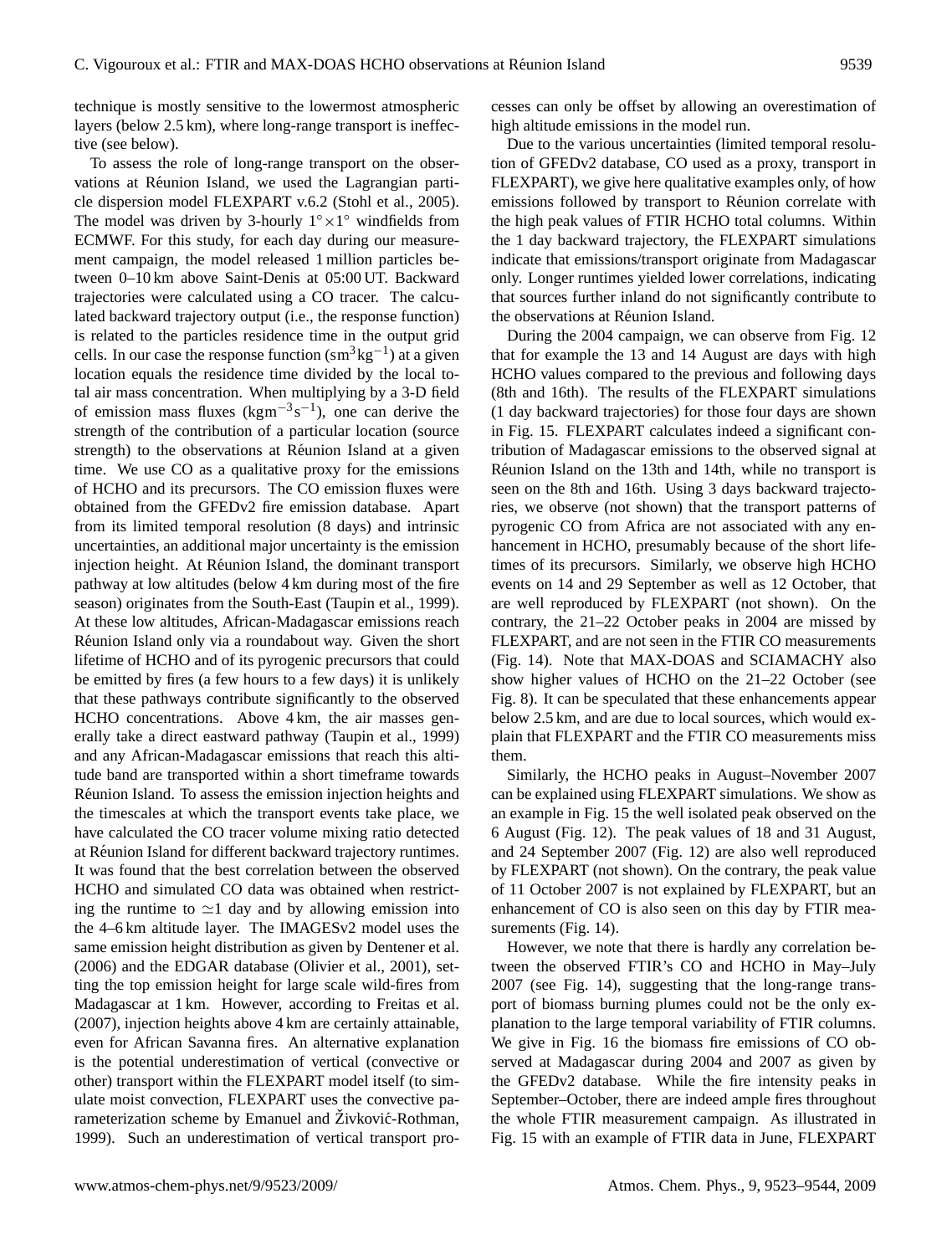

<span id="page-17-0"></span>**Fig. 15.** CO tracer source strength (in ppb) as obtained from FLEX-PART/GFEDv2, after a 1 day backward run. The total emission mass flux has been evenly distributed between 0 and 6 km. See text for details. Réunion Island is the closest island to the East of Madagascar.



<span id="page-17-1"></span>**Fig. 16.** Average CO emission source strength from biomassburning in Madagascar (in  $gm^{-2}$ month<sup>-1</sup>), as derived from the GFEDv2 database.

explains the observed day-to-day variability (Fig. [12\)](#page-14-1): a low HCHO value on the 3rd, high values on the 5th and 11th, and again smaller values on the 12th. An explanation for the absence of correlation with FTIR CO, is that CO's lifetime is much larger than that of HCHO, and therefore will be primarily impacted by the global fluctuation and accumulation of biomass burning emissions, which are more important in August–November period.

In conclusion, it appears plausible that both the large temporal variability of observed HCHO columns and the general underestimation of HCHO columns by the IMAGESv2 model in comparison with FTIR data (Fig. [12\)](#page-14-1) are primarily caused by an underestimated contribution of Madagascar emissions to the signal measured at Réunion Island. Uncertainties in the determination of OH concentrations in the model might also possibly contribute to the underestimation, as suggested by the results of simulation S2 given in Table [7:](#page-15-1) the biases between ground-based and modelled total columns are reduced to 8% using prescribed OH fields. The role of chlorine-initiated methane oxidation appears to be very small in this context (simulation S3). Pyrogenic and biogenic NMVOC emissions might be largely underestimated in the model in South-East Africa, as indicated by an inverse modeling study based on SCIAMACHY data [\(Stavrakou et al.,](#page-20-1) [2009b\)](#page-20-1). The fire injection heights and the convective updraft fluxes used in the model are also very uncertain.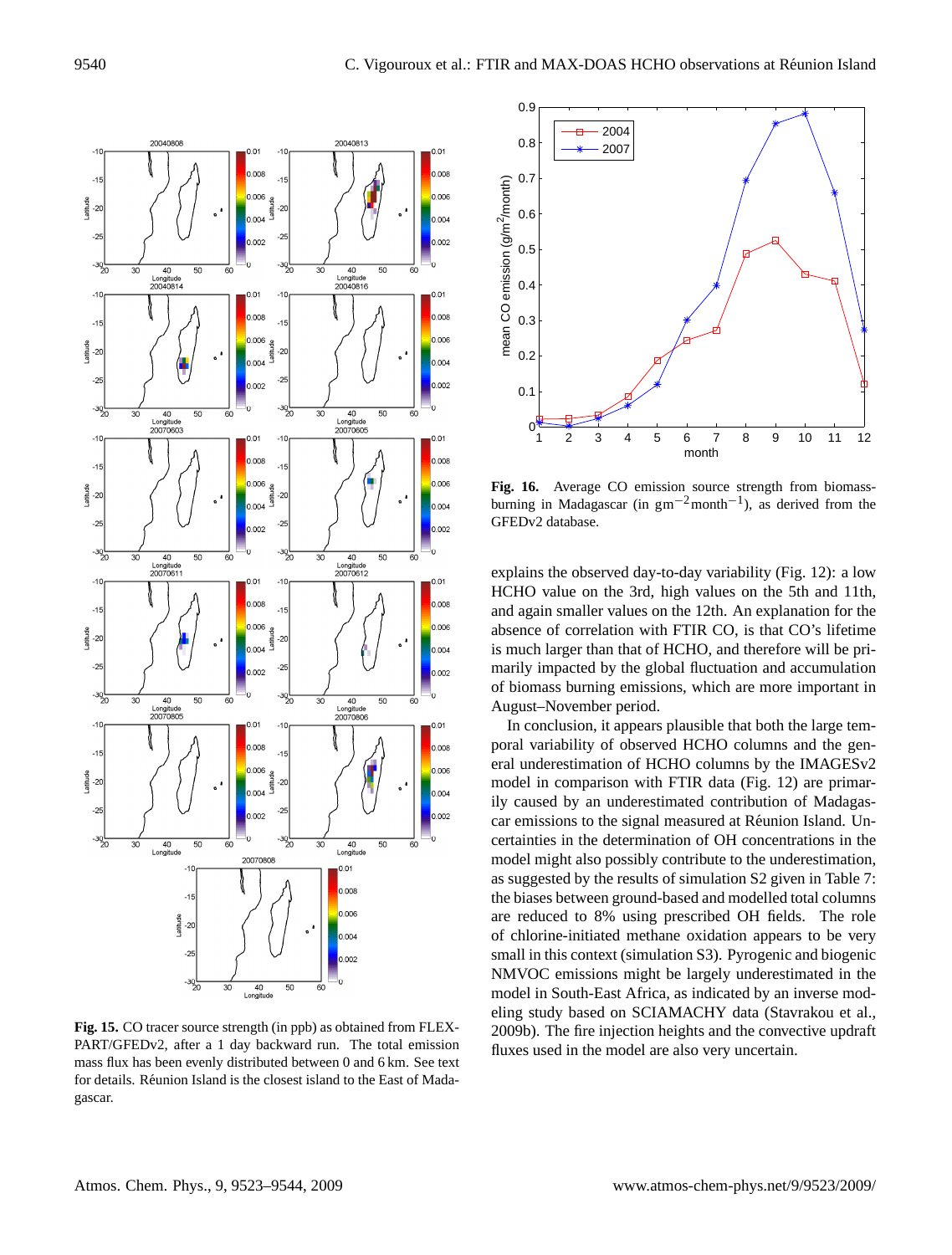#### **9 Conclusions**

Ground-based FTIR and MAX-DOAS daily mean total columns of formaldehyde have been retrieved during campaign measurements, in 2004 and 2007, and in 2004–2005, respectively, at the NDACC site of Réunion Island (21° S, 55◦ E). The two data sets are compared in the common measurement period August to October 2004. FTIR and MAX-DOAS total columns have also been compared to correlative SCIAMACHY data. The comparisons include an error analysis, and account for differences in vertical sensitivities by including the respective averaging kernels. A good agreement is found (no significant bias, standard deviations within the random error budget) between the three instruments except for the FTIR and SCIAMACHY comparisons in 2007 where the standard deviation is larger (54%). The three instruments show the same seasonal cycle with a minimum in local winter, due to the lower OH concentrations during this period. However, the MAX-DOAS measurements show a lower seasonal amplitude due to their lack of sensitivity in the free troposphere.

The FTIR HCHO total columns show a high day-to-day variability at Reunion Island, which is correlated with FTIR ´ CO measurements during the intense fire season in Madagascar in August–November. Simulations performed using the Lagrangian particle dispersion model FLEXPART, allowing emissions into the 4–6 km layer and using 1 day backward trajectory runtimes, explain qualitatively this day-today variability, even in the May–June period where bad correlation is seen between FTIR HCHO and CO. These results indicate an underestimation of the fire emission injection heights as given by EDGAR [\(Olivier et al.,](#page-20-19) [2001\)](#page-20-19) and/or the underestimation of vertical transport within the FLEXPART model. Quantitative studies would require less uncertainties in the FLEXPART simulations: an increased temporal resolution of the GFEDv2 database (currently 8 days), vertical and horizontal transport, fire injection heights, . . .

The FTIR and MAX-DOAS data have also been compared to modeled HCHO columns from the global CTM IM-AGESv2. We found that the standard model underestimates HCHO total columns at Réunion Island (biases of 25–31 % and 15% are obtained with FTIR and MAX-DOAS comparisons, respectively). This could be due to underestimation of OH concentrations in the model as suggested by a simulation performed using prescribed OH fields. More probably, the model underestimates the contribution of large-scale transport of HCHO precursors from Madagascar to Reunion ´ Island. The pyrogenic and biogenic emissions at Madagascar could be underestimated. The fire injection heights and the convective updraft fluxes used in the model might be also too low in the model.

*Acknowledgements.* We acknowledge for financial support the Belgian Federal Science Policy (AGACC; SSD program, SD/AT/01B), the PRODEX office (SECPEA), the Communauté Française de Belgique (Actions de Recherche Concertées), the EU (SCOUT-O3), and ESA (TEMIS and PROMOTE). We thank A. Perrin, D. Jacquemart, F. Kwabia Tchana and N. Lacome for providing their new HCHO spectroscopic linelist before its publication. We are grateful to all people who have participated to the ground-based measurements. We acknowledge J.-L. Baray, R. Delmas, J. Leveau, and G. Clain, from Université de La Réunion, for their collaboration. We thank also G. Dufour for discussion on ACE HCHO measurements above La Réunion.

Edited by: P. Monks

#### **References**

- <span id="page-18-0"></span>Abbot, D. S., Palmer, P. I., Martin, R. V., Chance, K. V., Jacob, D. J., and Guenther, A.: Seasonal and interannual variability of North American isoprene emissions as determined by formaldehyde column measurements from space, Geophys. Res. Lett., 30(17), 1886, doi:10.1029/2003GL017336, 2003.
- <span id="page-18-8"></span>Allan, W., Struthers, H., and Lowe, D. C.: Methane carbon isotope effects caused by atomic chlorine in the marine boundary layer, J. Geophys. Res., 112, D04306, doi:10.1029/2006JD007369, 2007.
- <span id="page-18-3"></span>Anderson, J. P., Clough, S. A., Kneizys, F. X., Chetwynd, J. H., and Shettle, E. P.: AFGL atmospheric constituent profiles (0– 120 km), AFGL-TR-86-0110, 1986.
- <span id="page-18-2"></span>Bogumil, K., Orphal, J., Homann, T., Voigt, S., Spietz, P., Fleischmann, O. C., Vogel, A., Hartmann, M., Bovensmann, H., Frerik, J., and Burrows, J. P.: Measurements of molecular absorption spectra with the SCIAMACHY pre-flight model: instrument characterization and reference data for atmospheric remote sensing in the 230–2380 nm region, J. Photochem. Photobiol. A., 157, 167–184, doi:10.1016/S1010-6030(03)00062-5, 2003.
- <span id="page-18-5"></span>Boersma , K. F., Eskes, H. J., and Brinksma, E. J.: Error analysis for tropospheric  $NO<sub>2</sub>$  retrieval from space, J. Geophys. Res., 109, D04311, doi:10.1029/2003JD003962, 2004.
- <span id="page-18-9"></span>Burkert, J., Andrés-Hernández, M. D., Reichert, L., Meyer-Arnek, J., Doddridge, B., Disckerson, R. R., Muhle, J., Zahn, A., ¨ Carsey, T., and Burrows, J. P.: Trace gas and radical diurnal behavior in the maritime boundary layer during INDOEX 1999, J. Geophys. Res., 108, 8000, doi:10.1029/2002JD002790, 2003.
- <span id="page-18-7"></span>Calisesi Y., Soebijanta V. T., and van Oss R.: Regridding of remote soundings: Formulation and application to ozone profile comparison, J. Geophys. Res., 110, D23306, doi:10.1029/2005JD006122, 2005.
- <span id="page-18-4"></span>Cantrell, C. A., Davidson, J. A., McDaniel, A. H., Shetter, R. E., and Calvert, J. G.: Temperature dependent formaldehyde cross sections in the near-ultraviolet spectral region, J. Phys. Chem., 94, 3902–3908, 1990.
- <span id="page-18-1"></span>Demoulin, P., Zander, R., Melen, F., Mahieu, E., and Servais, C.: ´ Column abundance measurements of formaldehyde above the Jungfraujoch: in Proceedings of "Atmospheric Spectroscopy Applications 1999", Reims, France, 1–3 September, 59–62, 1999.
- <span id="page-18-6"></span>Dentener, F., Kinne, S., Bond, T., Boucher, O., Cofala, J., Generoso, S., Ginoux, P., Gong, S., Hoelzemann, J. J., Ito, A., Marelli, L., Penner, J. E., Putaud, J.-P., Textor, C., Schulz, M., van der Werf, G. R., and Wilson, J.: Emissions of primary aerosol and precursor gases in the years 2000 and 1750 prescribed data-sets for AeroCom, Atmos. Chem. Phys., 6, 4321–4344, 2006, [http://www.atmos-chem-phys.net/6/4321/2006/.](http://www.atmos-chem-phys.net/6/4321/2006/)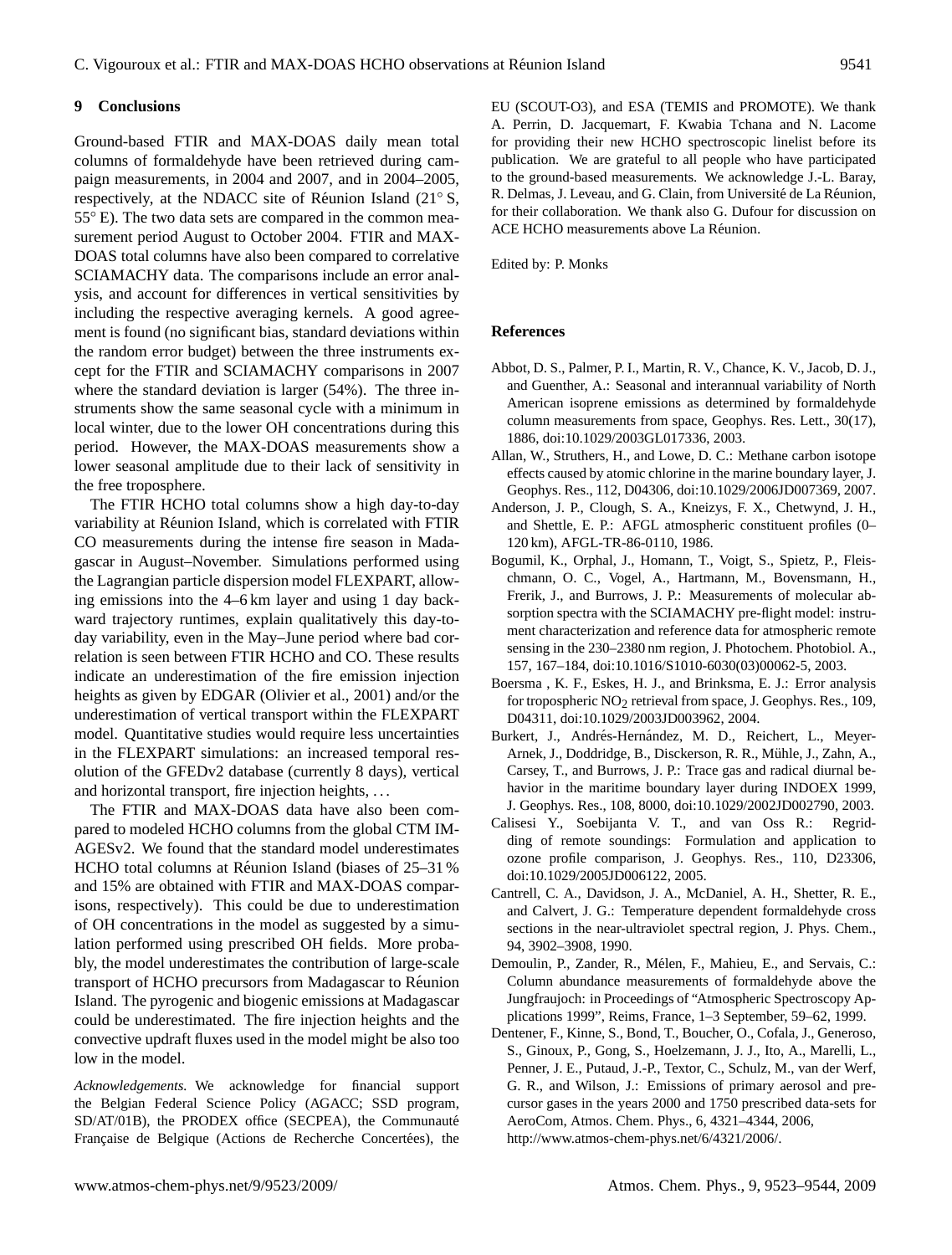- <span id="page-19-0"></span>De Smedt, I., Muller, J.-F., Stavrakou, T., van der A, R., Eskes, H., ¨ and Van Roozendael, M.: Twelve years of global observations of formaldehyde in the troposphere using GOME and SCIA-MACHY sensors, Atmos. Chem. Phys., 8, 4947–4963, 2008, [http://www.atmos-chem-phys.net/8/4947/2008/.](http://www.atmos-chem-phys.net/8/4947/2008/)
- <span id="page-19-1"></span>Dufour, G., Wittrock, F., Camredon, M., Beekmann, M., Richter, A., Aumont, B., and Burrows, J. P.: SCIAMACHY formaldehyde observations: constraint for isoprene emission estimates over Europe?, Atmos. Chem. Phys., 9, 1647–1664, 2009, [http://www.atmos-chem-phys.net/9/1647/2009/.](http://www.atmos-chem-phys.net/9/1647/2009/)
- <span id="page-19-25"></span>Emanuel, K. A. and Živković-Rothman, M.: Development and evaluation of a convection scheme for use in climate models, J. Atmos. Sci., 56, 1766–1782, 1999.
- <span id="page-19-4"></span>Emmons, L. K., Hauglustaine, D. A., Müller, J.-F., Carroll, M. A., Brasseur, G. P., Brunner, D., Staehelin, J., Thouret, V., and Marenco, A.: Data composites of airborne observations of tropospheric ozone and its precursors, J. Geophys. Res., 105, 20497– 20538, 2000.
- <span id="page-19-23"></span>Eskes, H. J. and Boersma, K. F.: Averaging kernels for DOAS totalcolumn satellite retrievals, Atmos. Chem. Phys., 3, 1285–1291, 2003, [http://www.atmos-chem-phys.net/3/1285/2003/.](http://www.atmos-chem-phys.net/3/1285/2003/)
- <span id="page-19-24"></span>Freitas, S. R., Longo, K. M., Chatfield, R., Latham, D., Silva Dias, M. A. F., Andreae, M. O., Prins, E., Santos, J. C., Gielow, R., and Carvalho Jr., J. A.: Including the sub-grid scale plume rise of vegetation fires in low resolution atmospheric transport models, Atmos. Chem. Phys., 7, 3385–3398, 2007, [http://www.atmos-chem-phys.net/7/3385/2007/.](http://www.atmos-chem-phys.net/7/3385/2007/)
- <span id="page-19-16"></span>Frieß, U., Monks, P. S., Remedios, J. J., Rozanov, A., Sinreich, R., Wagner, T., and Platt, U.: MAX-DOAS  $O_4$  measurements: A new technique to derive information on atmospheric aerosols: 2. Modeling studies, J. Geophys. Res., 111, D14203, doi:10.1029/2005JD006618, 2006.
- <span id="page-19-20"></span>Fu, T.-M., Jacob, D. J., Palmer, P. I, Chance, K., Wang, Y. X., Barletta, B., Blake, D. R., Stanton, J. C., and Pilling, M. J.: Spacebased formaldehyde measurements as constraints on volatile organic compound emissions in East and South Asia, J. Geophys. Res., 112, D06312, doi:10.1029/2006JD007853, 2007.
- <span id="page-19-22"></span>Giglio, L.: Characterization of the tropical diurnal fire cycle using VIRS and MODIS observations, Remote Sens. Environ., 108, 407–421, 2007.
- <span id="page-19-10"></span>Grainger, J. F. and Ring, J.: Anomalous Fraunhofer line profiles, Nature, 193, 762, 1962.
- <span id="page-19-9"></span>Greenblatt, G. D., Orlando, J. J., Burkholder, J. B., and Ravishankara, A. R.: Absorption measurements of oxygen between 330 and 1140 nm, J. Geophys. Res., 95, 18577–18582, 1990.
- <span id="page-19-5"></span>Hase, F., Blumenstock, T., and Paton-Walsh, C.: Analysis of the instrumental line shape of high-resolution Fourier transform IR spectrometers with gas cell measurements and new retrieval software, Appl. Optics, 38, 3417–3422, 1999.
- <span id="page-19-7"></span>Hase, F., Demoulin, P., Sauval, A. J., Toon, G. C., Bernath, P. F., Goldman, A., Hannigan, J. W., and Rinsland, C. P.: An empirical line-by-line model for the infrared solar transmittance spectrum from  $700$  to  $5000 \text{ cm}^{-1}$ , J. Quant. Spectrosc. Radiat. T., 102, 450-463, 2006.
- <span id="page-19-3"></span>Heckel, A., Richter, A., Tarsu, T., Wittrock, F., Hak, C., Pundt, I., Junkermann, W., and Burrows, J. P.: MAX-DOAS measurements of formaldehyde in the Po-Valley, Atmos. Chem. Phys., 5, 909– 918, 2005, [http://www.atmos-chem-phys.net/5/909/2005/.](http://www.atmos-chem-phys.net/5/909/2005/)

<span id="page-19-11"></span>Hendrick, F., Barret, B., Van Roozendael, M., Boesch, H., Butz,

A., De Maziere, M., Goutail, F., Hermans, C., Lambert, J.-C., ` Pfeilsticker, K., and Pommereau, J.-P.: Retrieval of nitrogen dioxide stratospheric profiles from ground-based zenith-sky UVvisible observations: validation of the technique through correlative comparisons, Atmos. Chem. Phys., 4, 2091–2106, 2004, [http://www.atmos-chem-phys.net/4/2091/2004/.](http://www.atmos-chem-phys.net/4/2091/2004/)

- <span id="page-19-14"></span>Hendrick, F., Van Roozendael, M., Kylling, A., Petritoli, A., Rozanov, A., Sanghavi, S., Schofield, R., von Friedeburg, C., Wagner, T., Wittrock, F., Fonteyn, D., and De Mazière, M.: Intercomparison exercise between different radiative transfer models used for the interpretation of ground-based zenith-sky and multiaxis DOAS observations, Atmos. Chem. Phys., 6, 93–108, 2006, [http://www.atmos-chem-phys.net/6/93/2006/.](http://www.atmos-chem-phys.net/6/93/2006/)
- <span id="page-19-12"></span>Hendrick, F., Van Roozendael, M., Chipperfield, M. P., Dorf, M., Goutail, F., Yang, X., Fayt, C., Hermans, C., Pfeilsticker, K., Pommereau, J.-P., Pyle, J. A., Theys, N., and De Mazière, M.: Retrieval of stratospheric and tropospheric BrO profiles and columns using ground-based zenith-sky DOAS observations at Harestua, 60◦ N, Atmos. Chem. Phys., 7, 4869–4885, 2007, [http://www.atmos-chem-phys.net/7/4869/2007/.](http://www.atmos-chem-phys.net/7/4869/2007/)
- <span id="page-19-17"></span>Irie, H., Kanaya, Y., Akimoto, H., Iwabuchi, H., Shimizu, A., and Aoki, K.: First retrieval of tropospheric aerosol profiles using MAX-DOAS and comparison with lidar and sky radiometer measurements, Atmos. Chem. Phys., 8, 341–350, 2008, [http://www.atmos-chem-phys.net/8/341/2008/.](http://www.atmos-chem-phys.net/8/341/2008/)
- <span id="page-19-2"></span>Jones, N. B., Riedel, K., Allan, W., Wood, S., Palmer, P. I., Chance, K., and Notholt, J.: Long-term tropospheric formaldehyde concentrations deduced from ground-based fourier transform solar infrared measurements, Atmos. Chem. Phys., 9, 7131–7142, 2009, [http://www.atmos-chem-phys.net/9/7131/2009/.](http://www.atmos-chem-phys.net/9/7131/2009/)
- <span id="page-19-19"></span>Koelemeijer, R. B. A., Stammes, P., Hovenier, J. W., and de Haan, J. F.: Global distributions of effective cloud fraction and cloud top pressure derived from oxygen A band spectra measured by the Global Ozone Monitoring Experiment: comparison to ISCCP data, J. Geophys. Res., 107(D12), 4151, doi:10.1029/2001JD000840, 2002.
- <span id="page-19-15"></span>Koelemeijer, R. B. A., de Haan, J. F., and Stammes, P.: A database of spectral surface reflectivity in the range 335–772 nm derived from 5.5 years of GOME observations, J. Geophys. Res., 108(D2), 4070, doi:10.1029/2002JD002429, 2003.
- <span id="page-19-18"></span>Martin, R. V., Chance, K., Jacob, D. J., Kurosu, T. P., Spurr, R. J. D., Bucsela, E., Gleason, J. F., Palmer, P. I., Bey, I., Fiore, A. M., Li, Q., Yantosca, R. M., and Koelemeijer, R. B. A.: An improved retrieval of tropospheric nitrogen dioxide from GOME, J. Geophys. Res., 107(D20), 4437, doi:10.1029/2001JD001027, 2002.
- <span id="page-19-13"></span>Mayer, B. and Kylling, A.: Technical note: The libRadtran software package for radiative transfer calculations – description and examples of use, Atmos. Chem. Phys., 5, 1855–1877, 2005, [http://www.atmos-chem-phys.net/5/1855/2005/.](http://www.atmos-chem-phys.net/5/1855/2005/)
- <span id="page-19-6"></span>Meier, A., Toon, G. C., Rinsland, C. P., Goldman, A., and Hase, F.: Spectroscopic Atlas of Atmospheric Microwindows in the Middle Infra-Red, 2nd revised edition, IRF Technical Report 048, ISSN: 0284-1738, printed in Sweden, IRF Institutet för Rymdfysik, Kiruna, 2004.
- <span id="page-19-8"></span>Meller, R. and Moortgat, G. K.: Temperature dependence of the absorption cross-sections of formaldehyde between 223 and 323 K in the wavelength range 225–375 nm, J. Geophys. Res., 105, 7089–7101, 2000.
- <span id="page-19-21"></span>Müller, J.-F. and Brasseur, G.: A three-dimensional chemical trans-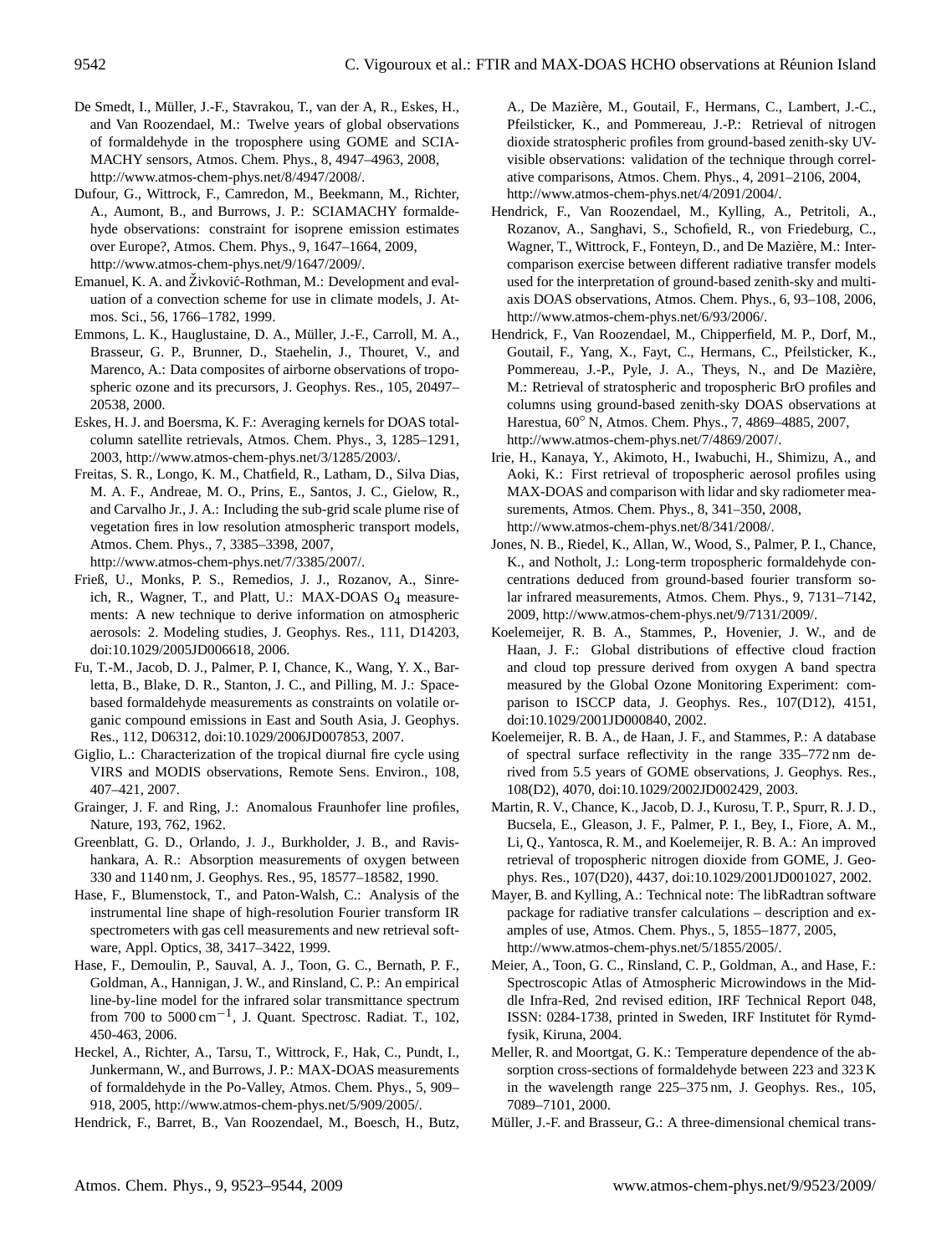port model of the global troposphere, J. Geophys. Res., 100, 16445–16490, 1995.

- <span id="page-20-17"></span>Müller, J.-F. and Stavrakou, T.: Inversion of CO and  $NO<sub>x</sub>$ emissions using the adjoint of the IMAGES model, Atmos. Chem. Phys., 5, 1157–1186, 2005, [http://www.atmos-chem](http://www.atmos-chem-phys.net/5/1157/2005/)[phys.net/5/1157/2005/.](http://www.atmos-chem-phys.net/5/1157/2005/)
- <span id="page-20-20"></span>Müller, J.-F., Stavrakou, T., Wallens, S., De Smedt, I., Van Roozendael, M., Potosnak, M. J., Rinne, J., Munger, B., Goldstein, A., and Guenther, A. B.: Global isoprene emissions estimated using MEGAN, ECMWF analyses and a detailed canopy environment model, Atmos. Chem. Phys., 8, 1329–1341, 2008, [http://www.atmos-chem-phys.net/8/1329/2008/.](http://www.atmos-chem-phys.net/8/1329/2008/)
- <span id="page-20-6"></span>Neefs, E., De Mazière, M., Scolas, F., Hermans, C., and Hawat, T.: BARCOS, an automation and remote control system for atmospheric observations with a Bruker interferometer, Rev. Sci. Instrum., 78(3), 035109-1 to 035109-8, 2007.
- <span id="page-20-2"></span>Notholt, J., Toon, G. C., Lehmann, R., Sen, B., and Blavier, J.- F.: Comparison of Arctic and Antarctic trace gas column abundances from groud-based Fourier transform infrared spectrometry, J. Geophys. Res., 102, 12863–12869, 1997.
- <span id="page-20-3"></span>Notholt, J., Toon, G. C., Rinsland, C. P., Pougatchev, N. S., Jones, N. B., Connor, B. J., Weller, R., Gautrois, M., and Schrems, O.: Latitudinal variations of trace gas concentrations measured by solar absorption spectroscopy during a ship cruise, J. Geophys. Res., 105, 1337–1349, 2000.
- <span id="page-20-9"></span>Notholt, J., Toon, G. C., Jones, N., Griffith, D., and Warneke, T.: Spectral line finding program for atmospheric remote sensing using full radiation transfer, J. Quant. Spectrosc. Radiat. T., 97, 112–125, 2006.
- <span id="page-20-19"></span>Olivier, J .G. J., Berdowski, J. J. M., Peters, J. A. H. W., Bakker, J., Visschedijk, A. J. H., and Bloos, J.-P. J.: Applications of EDGAR. Including a description of EDGAR 3.0: reference database with trend data for 1970–1995, RIVM report no. 773301 001/ NOP report no. 410200 051, RIVM, Bilthoven, 2001.
- <span id="page-20-16"></span>Palmer, P. I., Jacob, D. J., Chance, K., Martin, R. V., Spurr, R. J. D., Kurosu, T. P., Bey, I., Yantosca, A., Fiore, A., and Li, Q.: Air-mass factor formulation for spectroscopic measurements from satellites: application to formaldehyde retrievals from GOME, J. Geophys. Res., 106(D13), 14539–14550, doi:10.1029/2000JD900772, 2001.
- <span id="page-20-11"></span>Perrin, A., Jacquemart, D., Kwabia Tchanab, F., and Lacome, N.: Absolute line intensities measurements and calculations for the 5.7 and 3.6  $\mu$ m bands of formaldehyde, J. Quant. Spectrosc. Radiat. T., 110, 700–716, 2009.
- <span id="page-20-12"></span>Platt, U. and Stutz, J.: Differential Optical Absorption Spectroscopy (DOAS), Principles and Applications, ISBN 978-3-540-21193-8, Springer, Berlin Heidelberg, Germany, 2008.
- <span id="page-20-5"></span>Raper, J., Kleb, M., Jacob, D., Davis, D., Newell, R., Fuelberg, H., Bendura, R., Hoell, J., and McNeal, R.: Pacific Exploratory Mission in the Tropical Pacific: PEM-Tropics B, March–April 1999, J. Geophys. Res., 106(D23), 32401–32425, 2001.
- <span id="page-20-8"></span>Rinsland, C.P., Jones, N. B., Connor, B. J., Logan, J. A., Pougatchev, N. S., Goldman, A., Murcray, F. J., Stephen, T. M., Pine, A. S., Zander, R., Mahieu, E., and Demoulin, P.: Northern and Southern Hemisphere ground-based infrared spectroscopic measurements of tropospheric carbon monoxide and ethane, J. Geophys. Res., 103, 28197–28217, 1998.
- <span id="page-20-4"></span>Rodgers, C. D.: Inverse methods for atmospheric sounding: The-

ory and Practice, Series on Atmospheric, Oceanic and Planetary Physics, Vol. 2, World Scientific Publishing Co., Singapore, 2000.

- <span id="page-20-22"></span>Rodgers, C. D. and Connor, B. J.: Intercomparison of remote sounding instruments, J. Geophys. Res., 108, 4116–4129, 2003.
- <span id="page-20-10"></span>Rothman, L. S., Jacquemart, D., Barbe, A., Benner, D. C., Birk, M., Brown, L. R., Carleer, M. R., Chackerian, C., Chance, K., Coudert, L. H., Dana, V., Devi, V. M., Flaud, J.-M., Gamache, R. R., Goldman, A., Hartmann, J. M., Jucks, K. W., Maki, A. G., Mandin, J. Y., Massie, S. T., Orphal, J., Perrin, A., Rinsland, C. P., Smith, M. A. H., Tennyson, J., Tolchenov, R. N., Toth, R. A., Vander Auwera, J., Varanasi, P., and Wagner, G.: The HITRAN 2004 molecular spectroscopic database, J. Quant. Spectrosc. Radiat. T., 96, 139–204, 2005.
- <span id="page-20-13"></span>Rozanov, A., Rozanov, V., and Burrows, J. P.: A numerical radiative transfer model for a spherical planetary atmosphere: Combined differential integral approach involving the Piccard iterative approximation, J. Quant. Spectrosc. Radiat. T., 69, 491–512, 2001.
- <span id="page-20-18"></span>Saunders, S. M., Jenkin, M. E., Derwent, R. G., and Pilling, M. J.: Protocol for the development of the Master Chemical Mechanism, MCM v3 (Part A): tropospheric degradation of nonaromatic volatile organic compounds, Atmos. Chem. Phys., 3, 161–180, 2003, [http://www.atmos-chem-phys.net/3/161/2003/.](http://www.atmos-chem-phys.net/3/161/2003/)
- <span id="page-20-14"></span>Schofield, R., Kreher, K., Connor, B. J., Johnston, P. V., Thomas, A., Shooter, D., Chipperfield, M. P., Rodgers, C. D., and Mount, G. H.: Retrieved tropospheric and stratospheric BrO columns over Lauder, New Zealand, J. Geophys. Res., 109, D14304, doi:10.1029/2003JD004463, 2004.
- <span id="page-20-7"></span>Senten, C., De Maziere, M., Dils, B., Hermans, C., Kruglanski, ` M., Neefs, E., Scolas, F., Vandaele, A. C., Vanhaelewyn, G., Vigouroux, C., Carleer, M., Coheur, P. F., Fally, S., Barret, B., Baray, J. L., Delmas, R., Leveau, J., Metzger, J. M., Mahieu, E., Boone, C., Walker, K. A., Bernath, P. F., and Strong, K.: Technical Note: New ground-based FTIR measurements at Ile de La Réunion: observations, error analysis, and comparisons with independent data, Atmos. Chem. Phys., 8, 3483–3508, 2008, [http://www.atmos-chem-phys.net/8/3483/2008/.](http://www.atmos-chem-phys.net/8/3483/2008/)
- <span id="page-20-15"></span>Shettle, E. P.: Models of aerosols, clouds, and precipitation for atmospheric propagation studies, AGARD Conference Proceedings No. 454: Atmospheric propagation in the UV, visible, IR and mm-region and related system aspects, 1989.
- <span id="page-20-21"></span>Spivakovsky, C. M., Logan, J. A., Montzka, S. A., Balkanski, Y. J., Foreman-Fowler, M., Jones, D. B. A., Horowitz, L. W., A. C., Fusco, Brenninkmeijer, C. A. M., Prather, M. J., Wofsy, S. C., and McElroy, M. B.: Three-dimensional climatological distribution of tropospheric OH: Update and evaluation, J. Geophys. Res., 105(D7), 8931–8980, 2000.
- <span id="page-20-0"></span>Stavrakou, T., Müller, J.-F., De Smedt, I., Van Roozendael, M., van der Werf, G. R., Giglio, L., and Guenther, A.: Evaluating the performance of pyrogenic and biogenic emission inventories against one decade of space-based formaldehyde columns, Atmos. Chem. Phys., 9, 1037–1060, 2009a,

[http://www.atmos-chem-phys.net/9/1037/2009/.](http://www.atmos-chem-phys.net/9/1037/2009/)

- <span id="page-20-1"></span>Stavrakou, T., Müller, J.-F., De Smedt, I., Van Roozendael, M., van der Werf, G. R., Giglio, L., and Guenther, A.: Global emissions of non-methane hydrocarbons deduced from SCIA-MACHY formaldehyde columns through 2003–2006, Atmos. Chem. Phys., 9, 3663–3679, 2009b,
	- [http://www.atmos-chem-phys.net/9/3663/2009/.](http://www.atmos-chem-phys.net/9/3663/2009/)